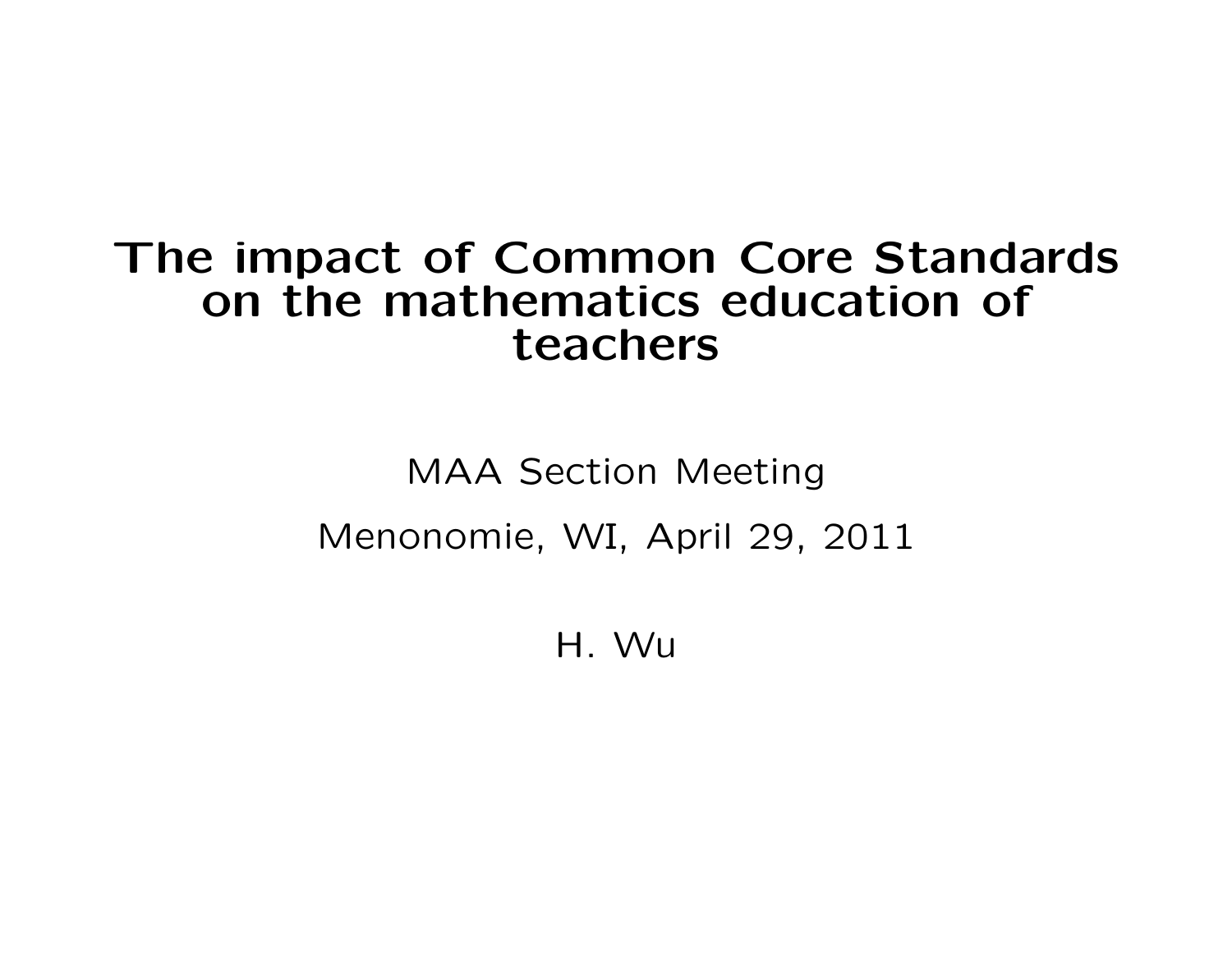In June of 2010, the National Governors Association (NGA) and the Council of Chief State School Officers (CCSSO) jointly released a set of Common Core Standards for mathematics and reading, and asked the states for voluntary adoption.

Three states—Alaska, Minnesota, and Texas—rejected these standards, but over 40 other states have signed on in the meantime. Implementation will take place in 2014.

This talk is about the Common Core Mathematics Standards (CCMS).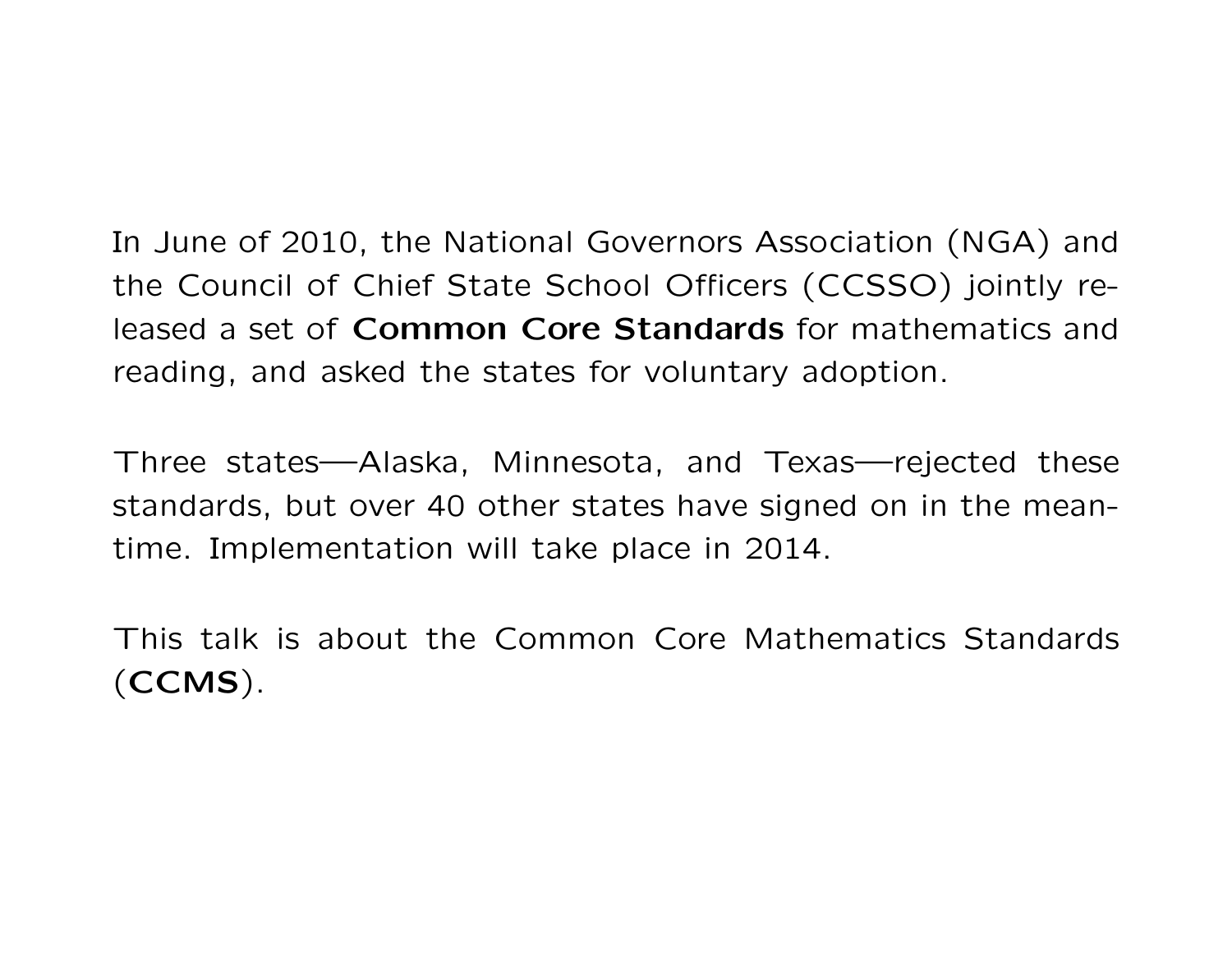As of 2011, almost every state has its own set of math standards, and they are all different from each other in some ways. The differences are damaging to students' math education; they also obstruct any attempt to improve school math textbooks.

The need of a good set of common standards is real.

#### But is CCMS good enough?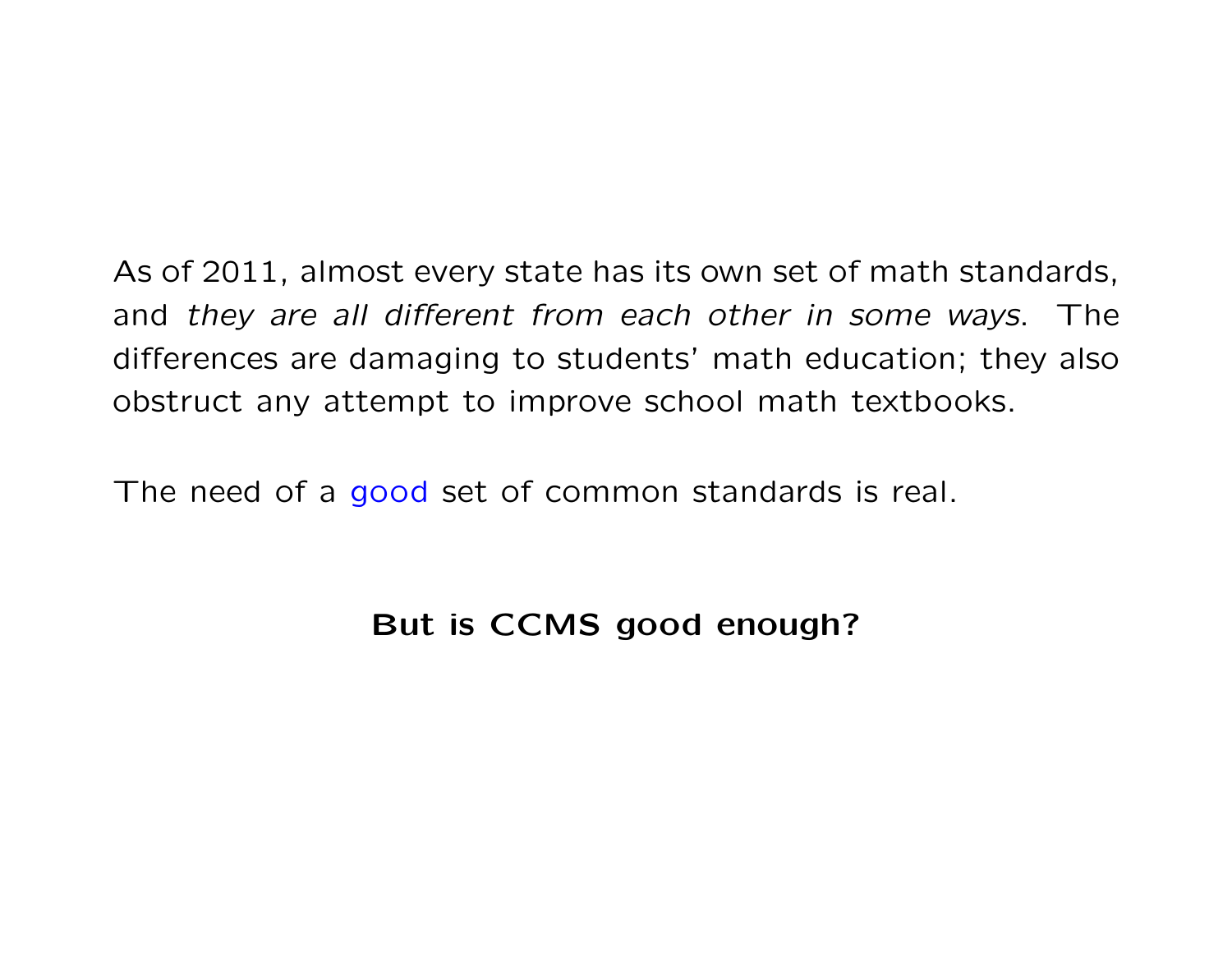CCMS has its flaws— that is inevitable—but its mathematical quality is, overall, far superior to the existing state standards.

• Does not play the game of educational one-upmanship: does not try to teach each topic earlier than other standards.

• Main emphases:

(a) Restore some mathematical clarity and precision to school mathematics.

(b) Maintain logical continuity from grade to grade, and infuse reasoning in the presentation of each topic.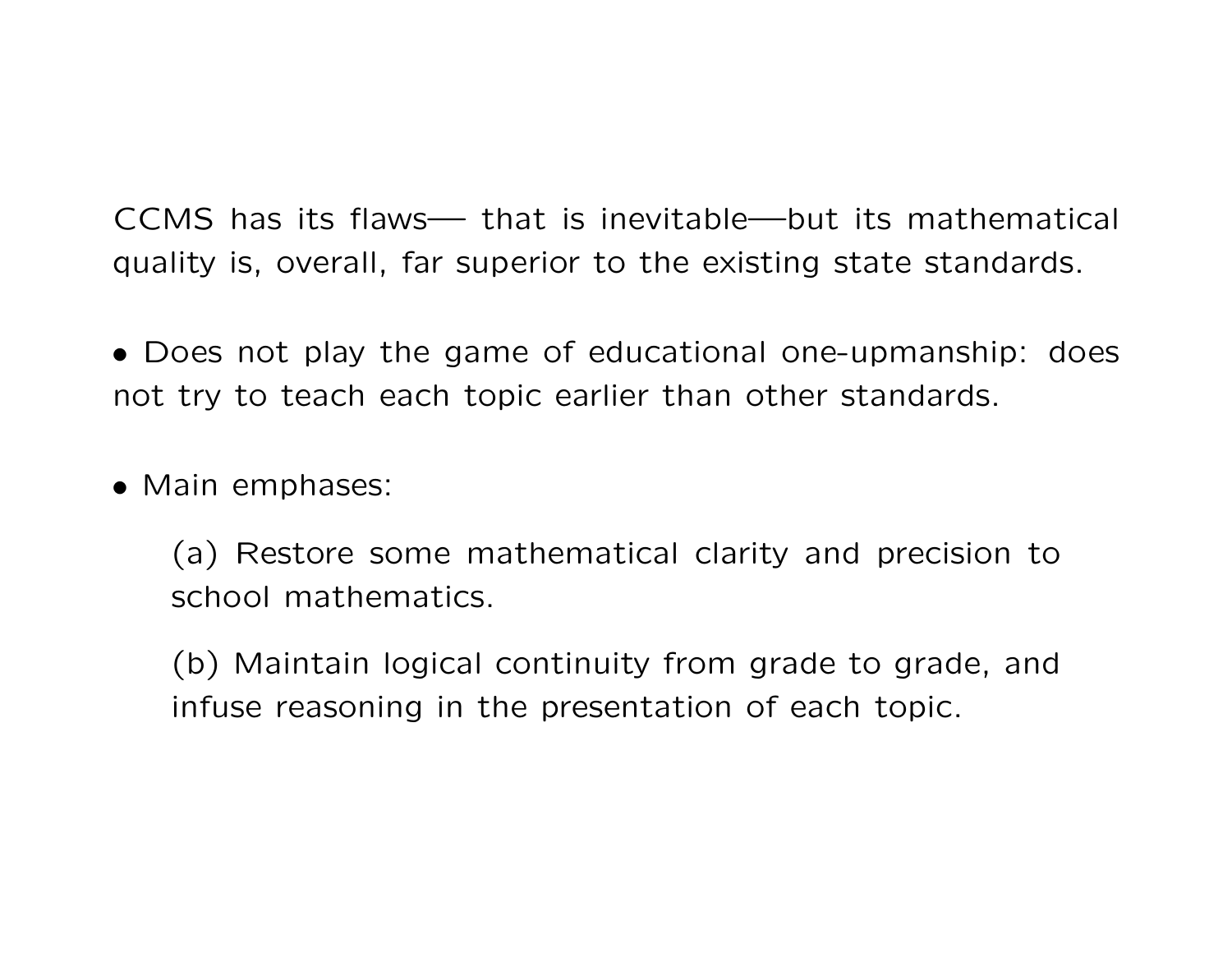What stands in the way of a successful implementation of CCMS?

**Textbooks** 

Assessment

Teacher Quality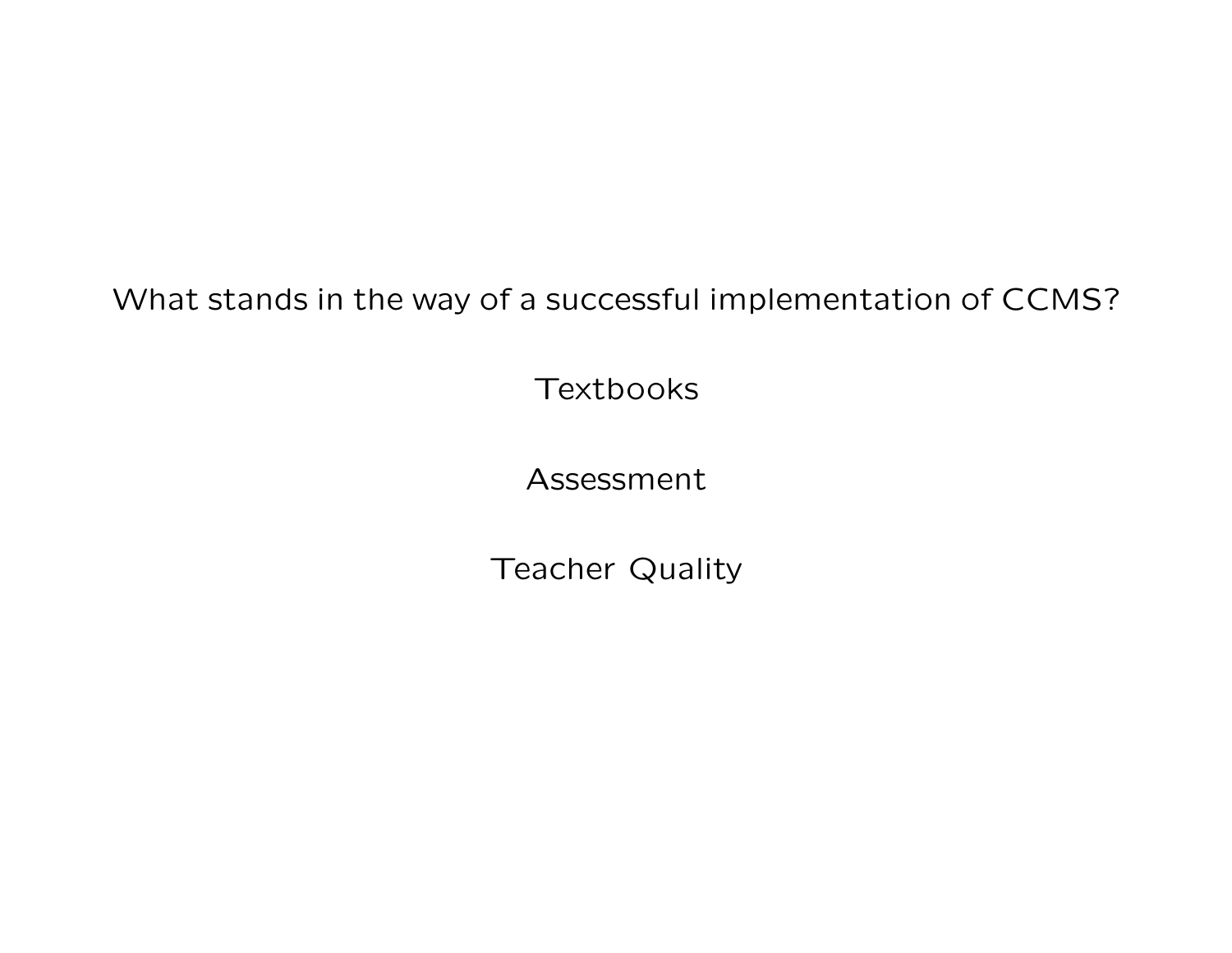As of 2011:

Quality of math textbooks: Very poor in general.

Quality of assessment: Poor in general.

Teachers' content knowledge (of mathematics): Fragile, due to reasons to be discussed.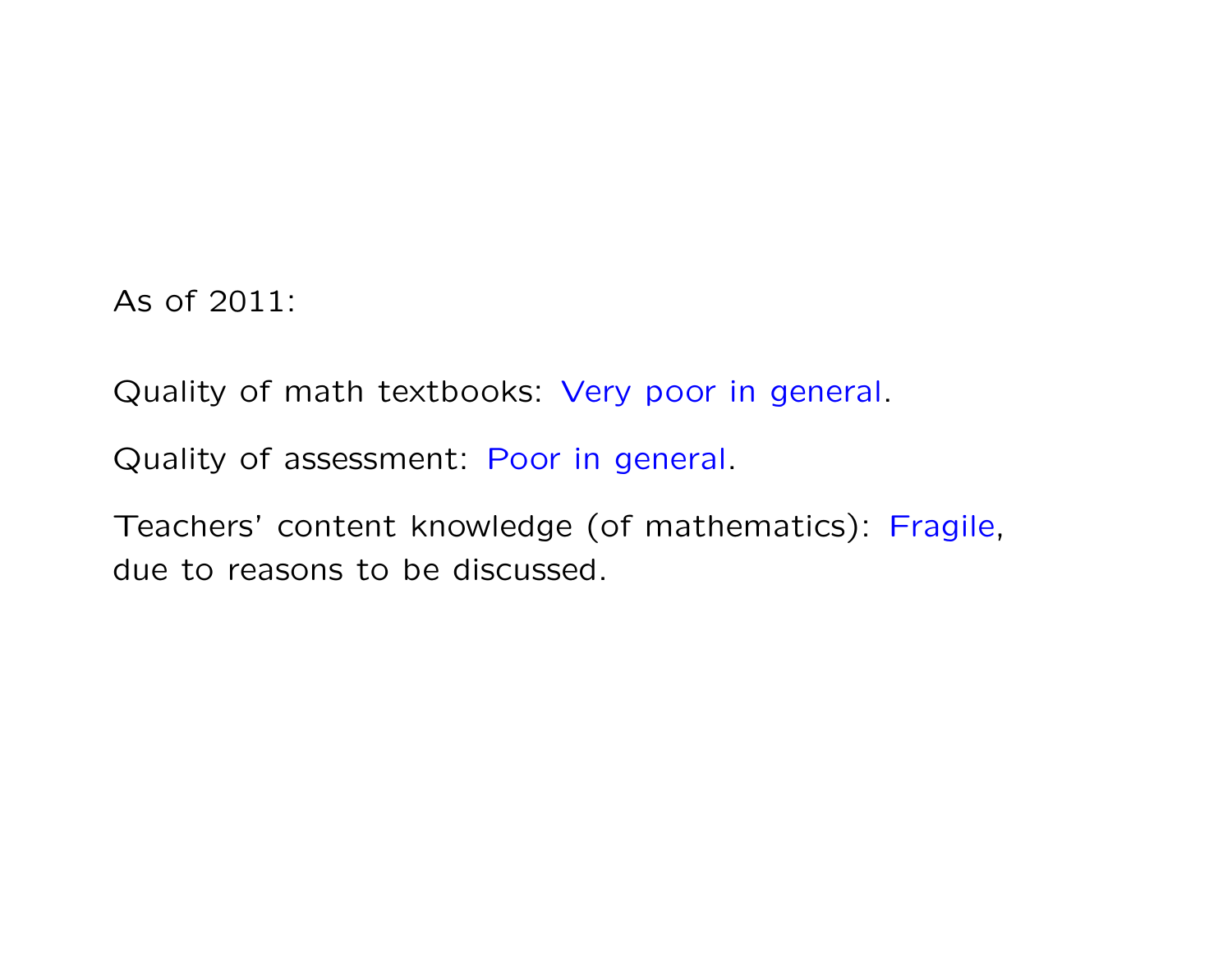How to get adequate math textbooks to support CCMS is a major, major issue.

Textbook publishers are driven by one thing only: the bottom line. This translates into, not exposition of higher mathematical quality, but more adoptable textbooks, i.e., books that most teachers feel are easy to use, which is distinct from books that make more mathematical sense.

If you know how to deal with the bottom-line mentality in education, please call me 24/7.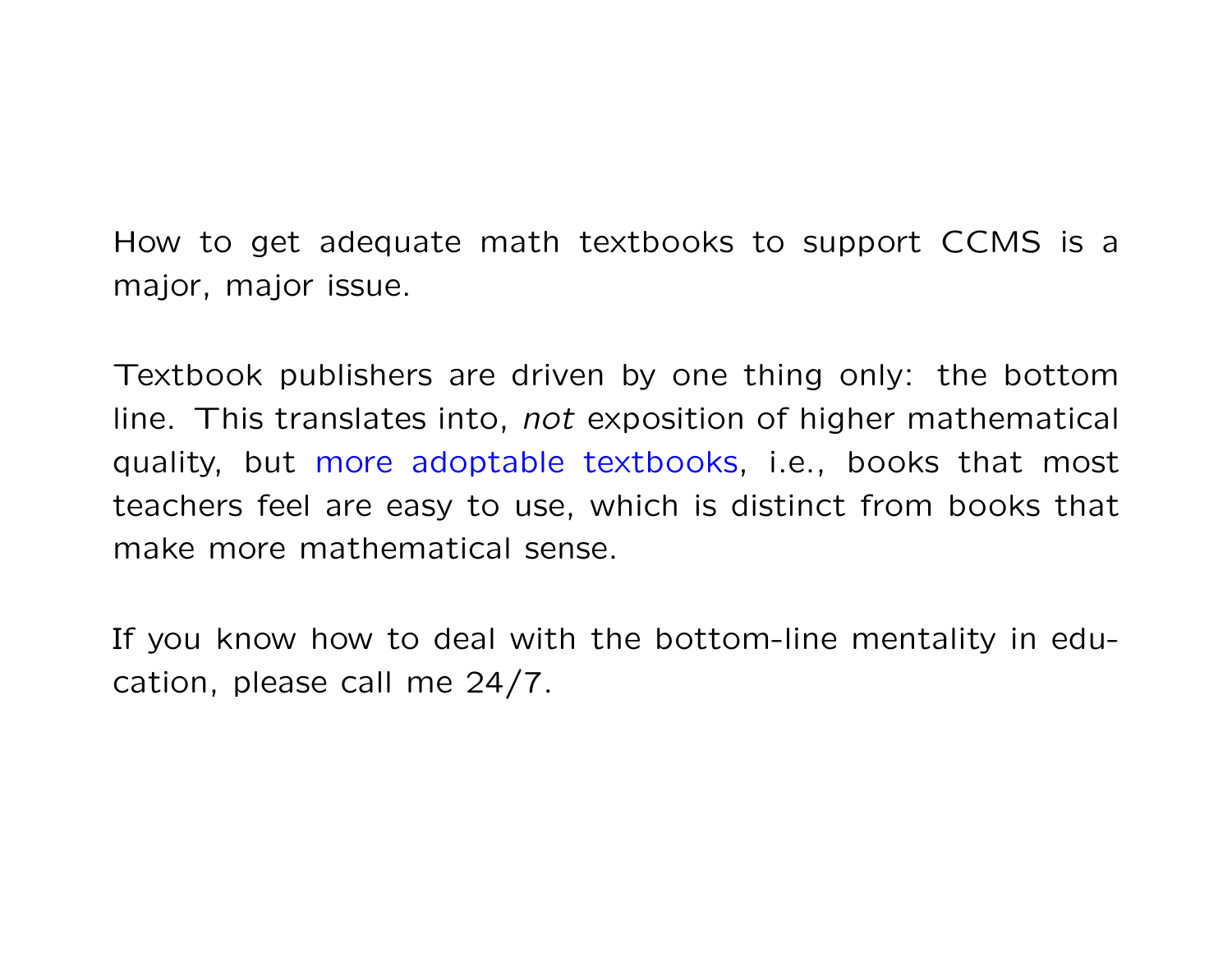The problem with state assessments deserves to be discussed at length, and all by itself.

There is a discussion of current state assessments in the National Mathematics Advisory Panel Report, 2008.

The way the Common Core Assessment is shaping up, there is ample room for concern: Are there knowledgeable mathematicians involved to do quality control? Will students be overtested?

Every state should be on full alert.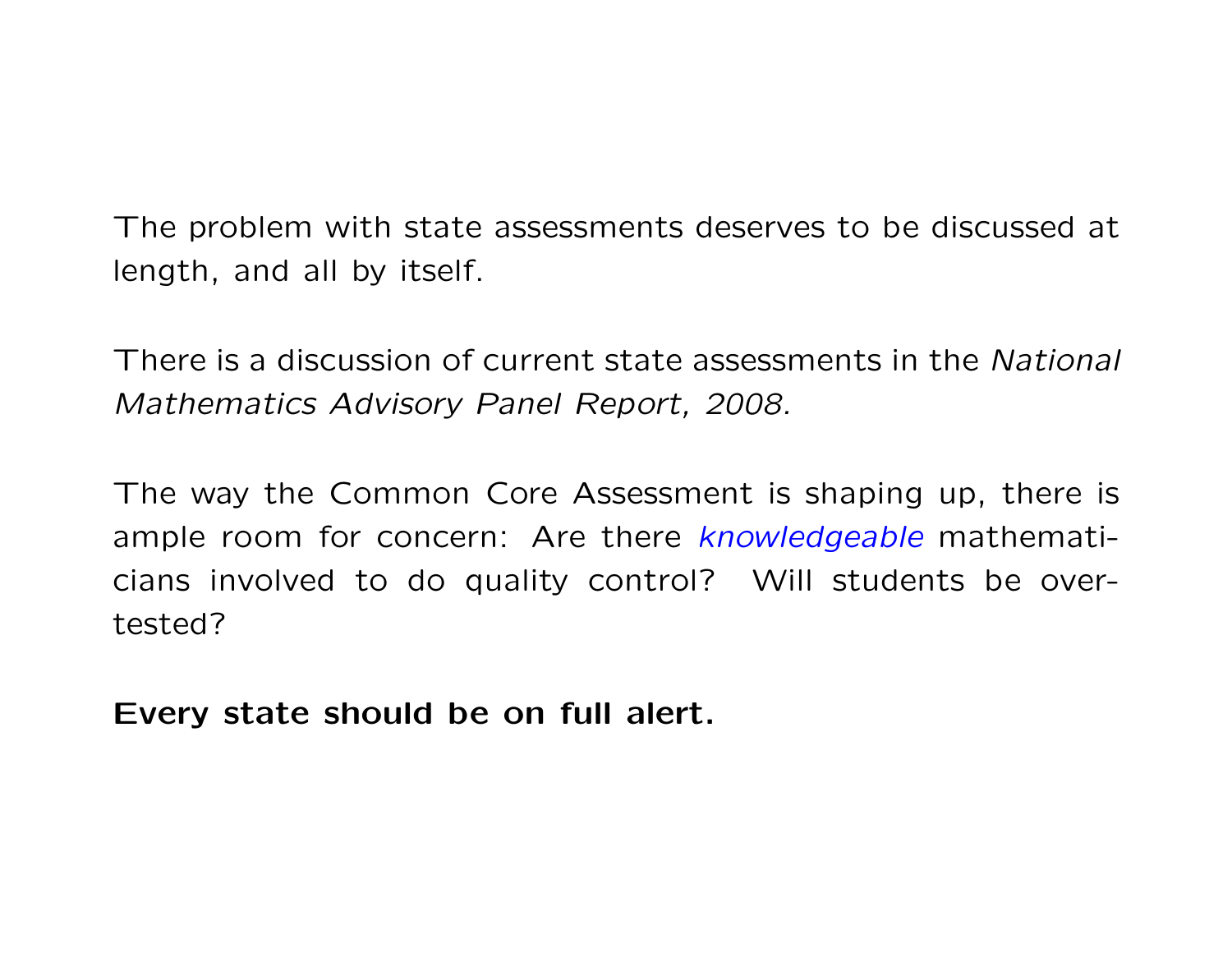## How to get mathematically knowledgeable teachers to implement CCMS is the main subject of this talk.

The problem is every bit as intractable as the other problems, but it is something over which we academics have some control.

Our goal is to help produce teachers who are proficient in school mathematics (SM).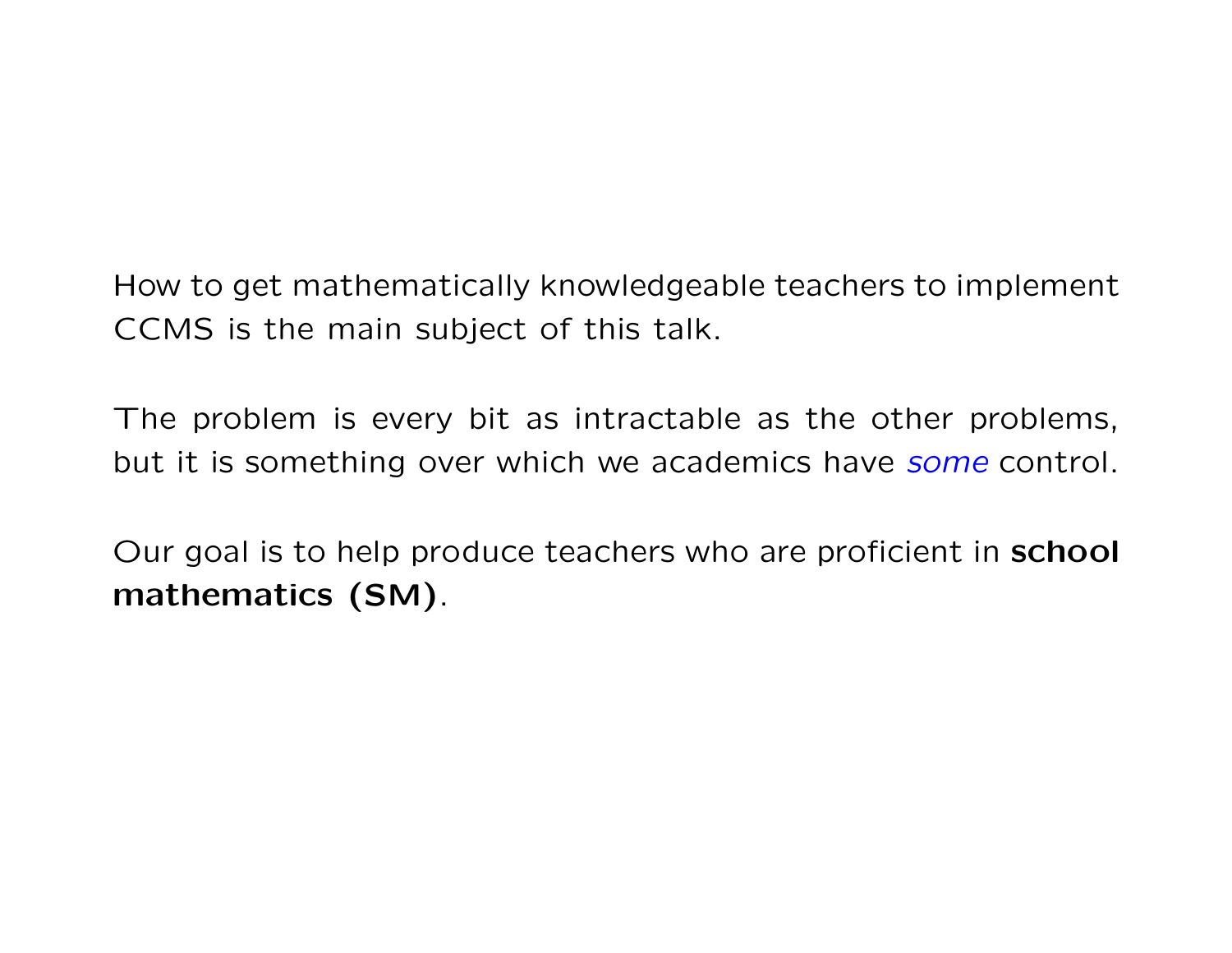By SM, we mean the mathematics of the standard school math curriculum:

whole numbers 
$$
\longrightarrow
$$
 { fractions  
\nintegers  $\longrightarrow$  rational numbers

\nalgebra geometry  $\longrightarrow$  (aigenmetry)  $\longrightarrow$  (aigenmetry)  $\longrightarrow$  (b)  $\longrightarrow$  (b)  $\longrightarrow$  (c)  $\longrightarrow$  (d)  $\longrightarrow$  (e)  $\longrightarrow$  (f)  $\longrightarrow$  (g)  $\longrightarrow$  (g)  $\longrightarrow$  (h)  $\longrightarrow$  (i)  $\longrightarrow$  (j)  $\longrightarrow$  (k)  $\longrightarrow$  (l)  $\longrightarrow$  (m)  $\longrightarrow$  (m)  $\longrightarrow$  (m)  $\longrightarrow$  (m)  $\longrightarrow$  (m)  $\longrightarrow$  (m)  $\longrightarrow$  (m)  $\longrightarrow$  (m)  $\longrightarrow$  (m)  $\longrightarrow$  (m)  $\longrightarrow$  (m)  $\longrightarrow$  (m)  $\longrightarrow$  (m)  $\longrightarrow$  (m)  $\longrightarrow$  (m)  $\longrightarrow$  (m)  $\longrightarrow$  (m)  $\longrightarrow$  (m)  $\longrightarrow$  (m)  $\longrightarrow$  (m)  $\longrightarrow$  (m)  $\longrightarrow$  (m)  $\longrightarrow$  (m)  $\longrightarrow$  (m)  $\longrightarrow$  (m)  $\longrightarrow$  (m)  $\longrightarrow$  (m)  $\longrightarrow$  (m)  $\longrightarrow$  (m)  $\longrightarrow$  (m)  $\longrightarrow$  (m)  $\longrightarrow$  (m)  $\longrightarrow$  (m)  $\longrightarrow$  (m)  $\longrightarrow$  (m)  $\longrightarrow$  (m)  $\longrightarrow$  (m)  $\longrightarrow$  (m)  $\longrightarrow$  (m)  $\longrightarrow$  (m)  $\longrightarrow$  (m)  $\longrightarrow$  (m)  $\longrightarrow$  (m)  $\longrightarrow$  (m)  $\longrightarrow$  (m)  $\longrightarrow$  (m)  $\longrightarrow$  (m)  $\longrightarrow$  (m)  $\longrightarrow$  (m)  $\longrightarrow$  (m)  $\longrightarrow$  (m)  $\longrightarrow$  (m)  $\longrightarrow$  (m)  $\longrightarrow$  (m)  $\longrightarrow$  (m)  $\longrightarrow$  (m)  $\longrightarrow$  (m)  $\longrightarrow$ 

Of course one may add to this a small amount of statistics.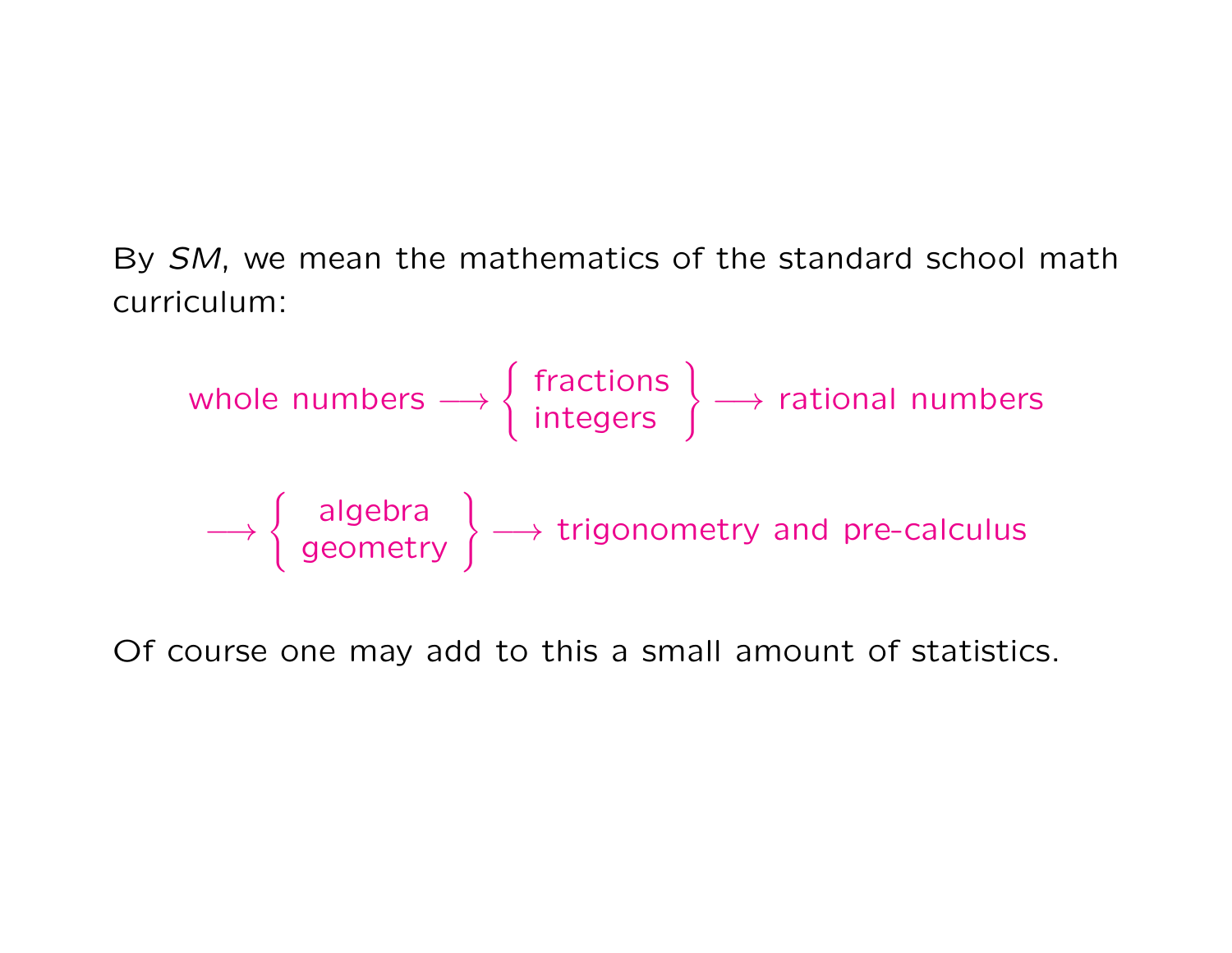A university mathematician's typical reaction to school mathematics:

it is elementary,

therefore trivial,

therefore if we teach future teachers "real" mathematics "the right way", they will understand this elementary stuff.

The mistake was made in a disastrous way in the New Math era.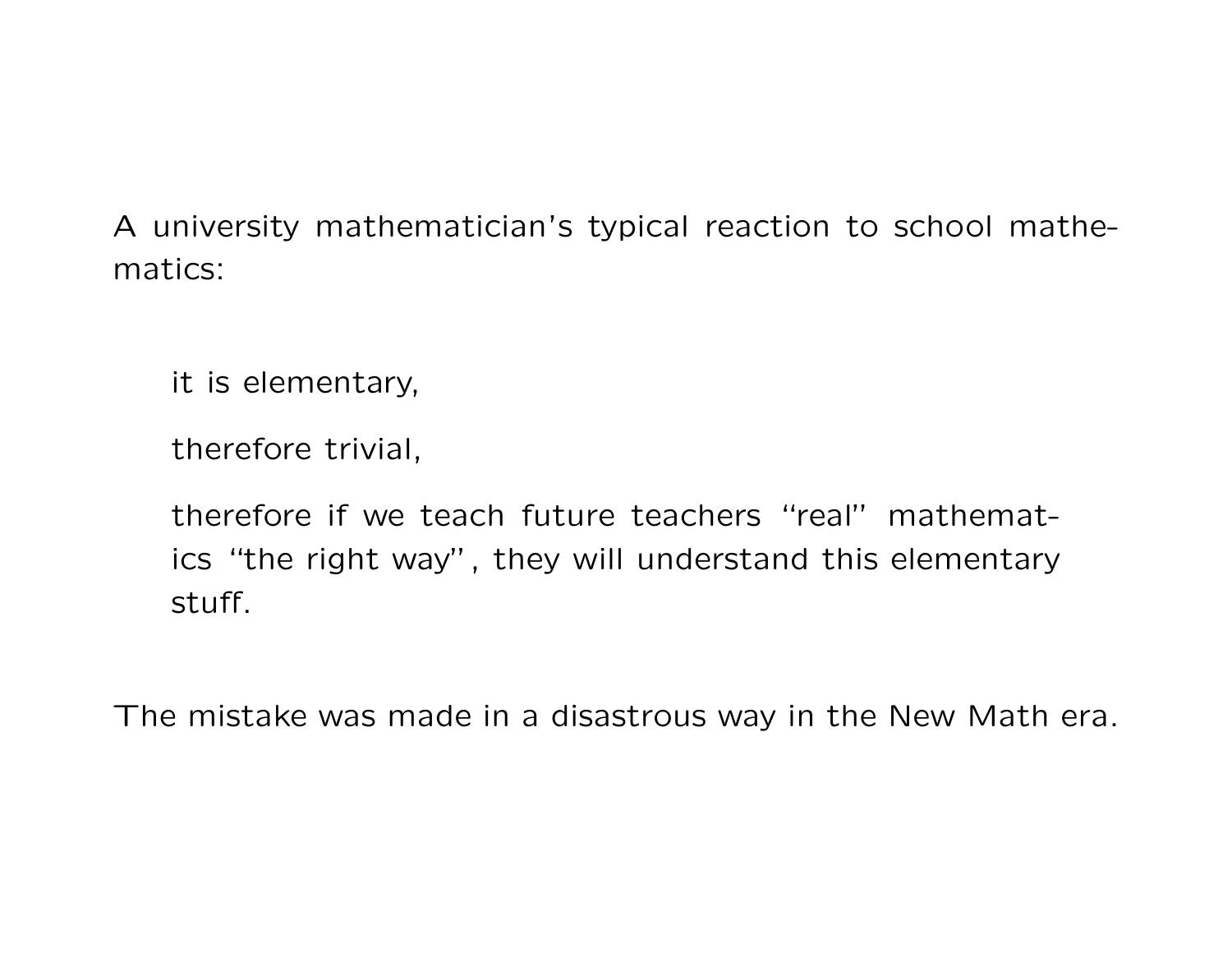Fundamental Fact:

Much of SM is not part of university mathematics.

We can see this by considering a typical problem in SM:

Convert  $\frac{5}{27}$  to a decimal with 6 decimal digits.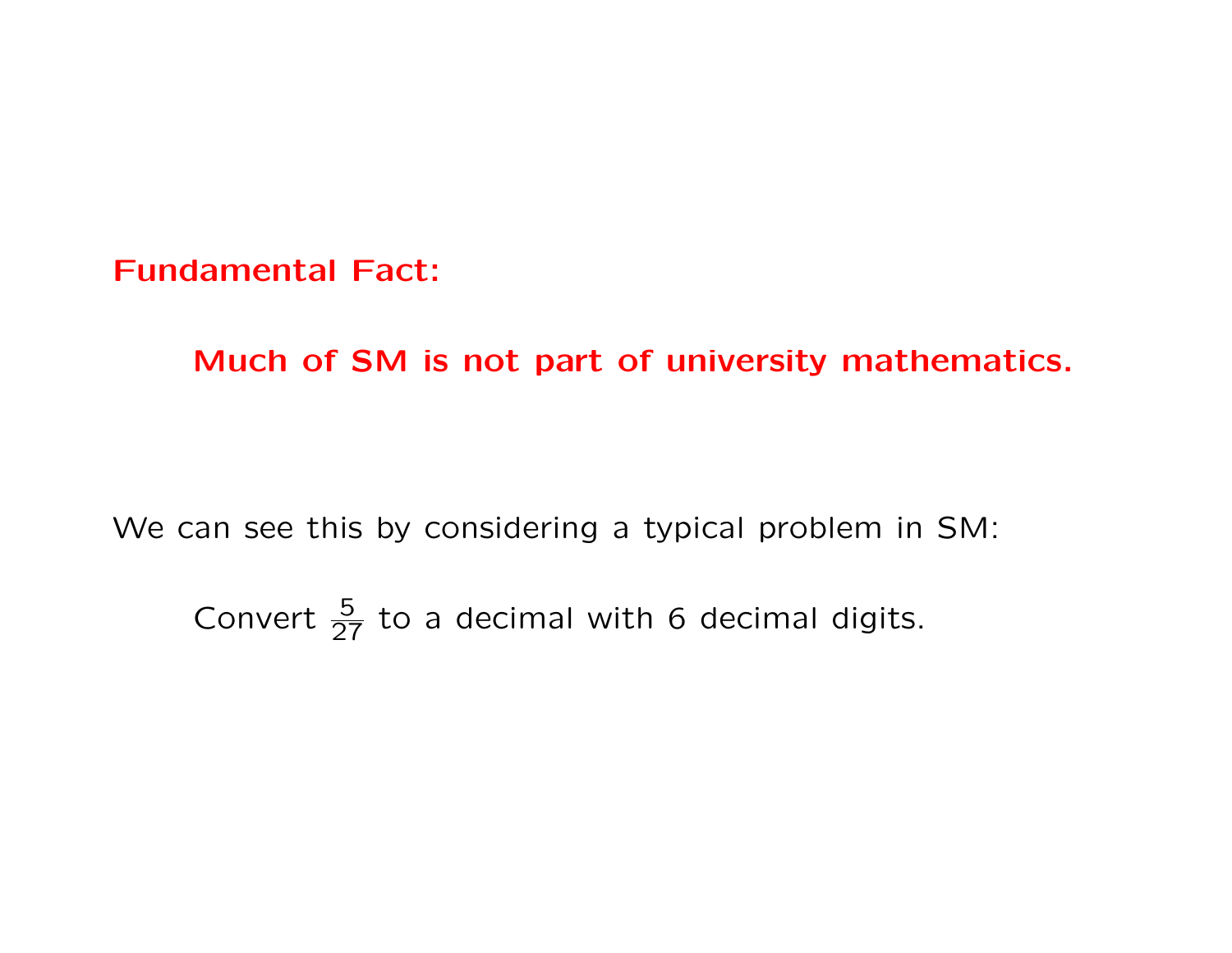$$
\frac{5}{27} = \frac{5 \times 10^6}{27 \times 10^6}
$$
 (equivalent fractions)  
=  $\frac{5 \times 10^6}{27} \times \frac{1}{10^6}$  (product formula:  $\frac{a}{b} \times \frac{c}{d} = \frac{ac}{bd}$ )

*Caution:* We want the long division of  $5 \times 10^6$  (= 5,000,000) by 27, but the fraction 27 itself is not the long division of 5,000,000 by 27.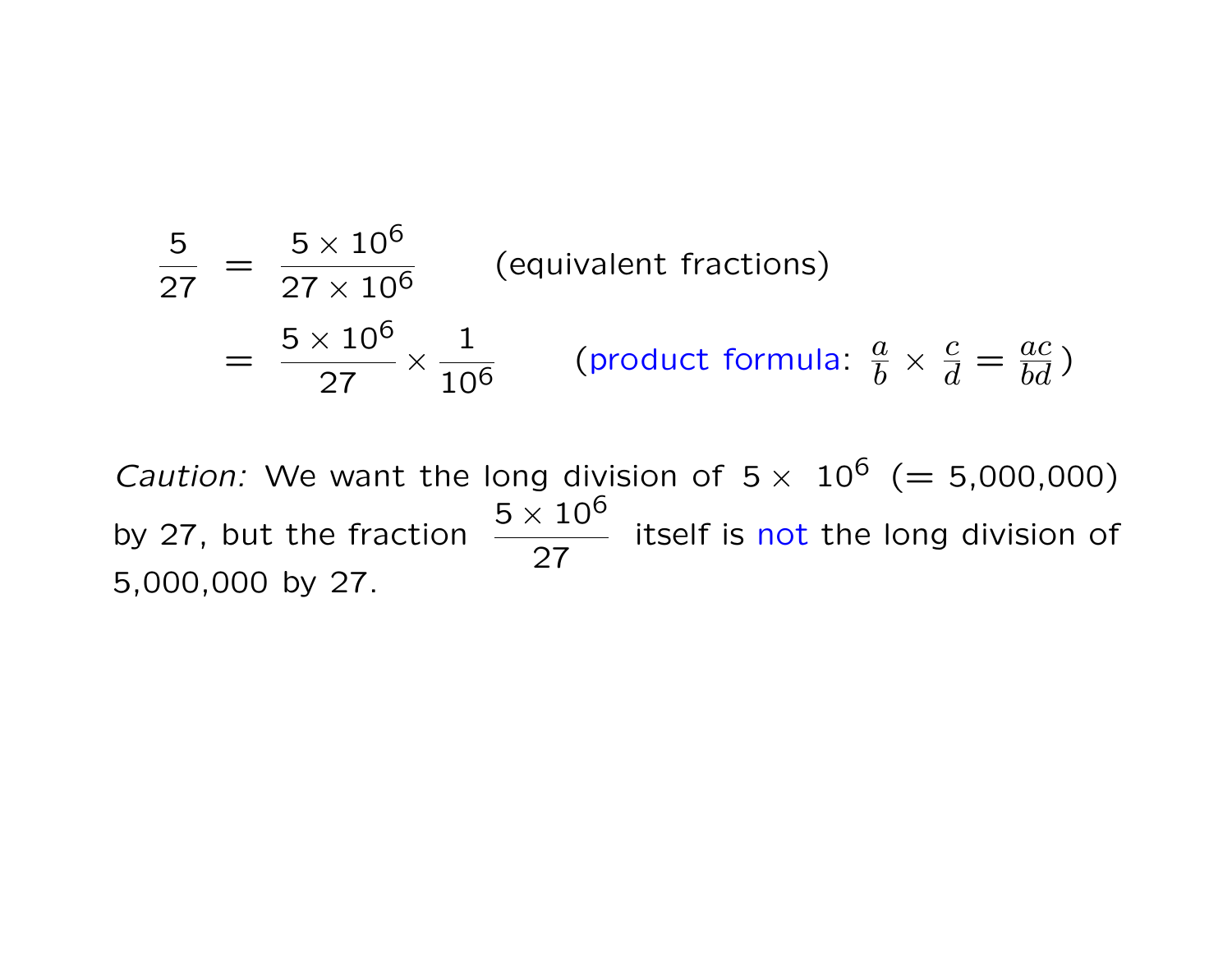|    |                | 1              | 8                | 5              | $\mathbf 1$    | 8 | 5 |
|----|----------------|----------------|------------------|----------------|----------------|---|---|
| 27 | 5              | $\overline{0}$ | $\overline{O}$   | $\Omega$       | $\overline{O}$ | 0 | ∩ |
|    | $\overline{2}$ | $\overline{7}$ |                  |                |                |   |   |
|    | $\overline{2}$ | 3              | $\left( \right)$ |                |                |   |   |
|    | $\overline{2}$ | $\mathbf{1}$   | 6                |                |                |   |   |
|    |                | 1              | $\overline{4}$   | O              |                |   |   |
|    |                | $\mathbf 1$    | 3                | 5              |                |   |   |
|    |                |                |                  | 5              | $\Omega$       |   |   |
|    |                |                |                  | $\overline{2}$ | 7              |   |   |
|    |                |                |                  | $\overline{2}$ | З              |   |   |

We obtain: The long division of 5,000,000 by 27 has quotient 185185 and remainder 5.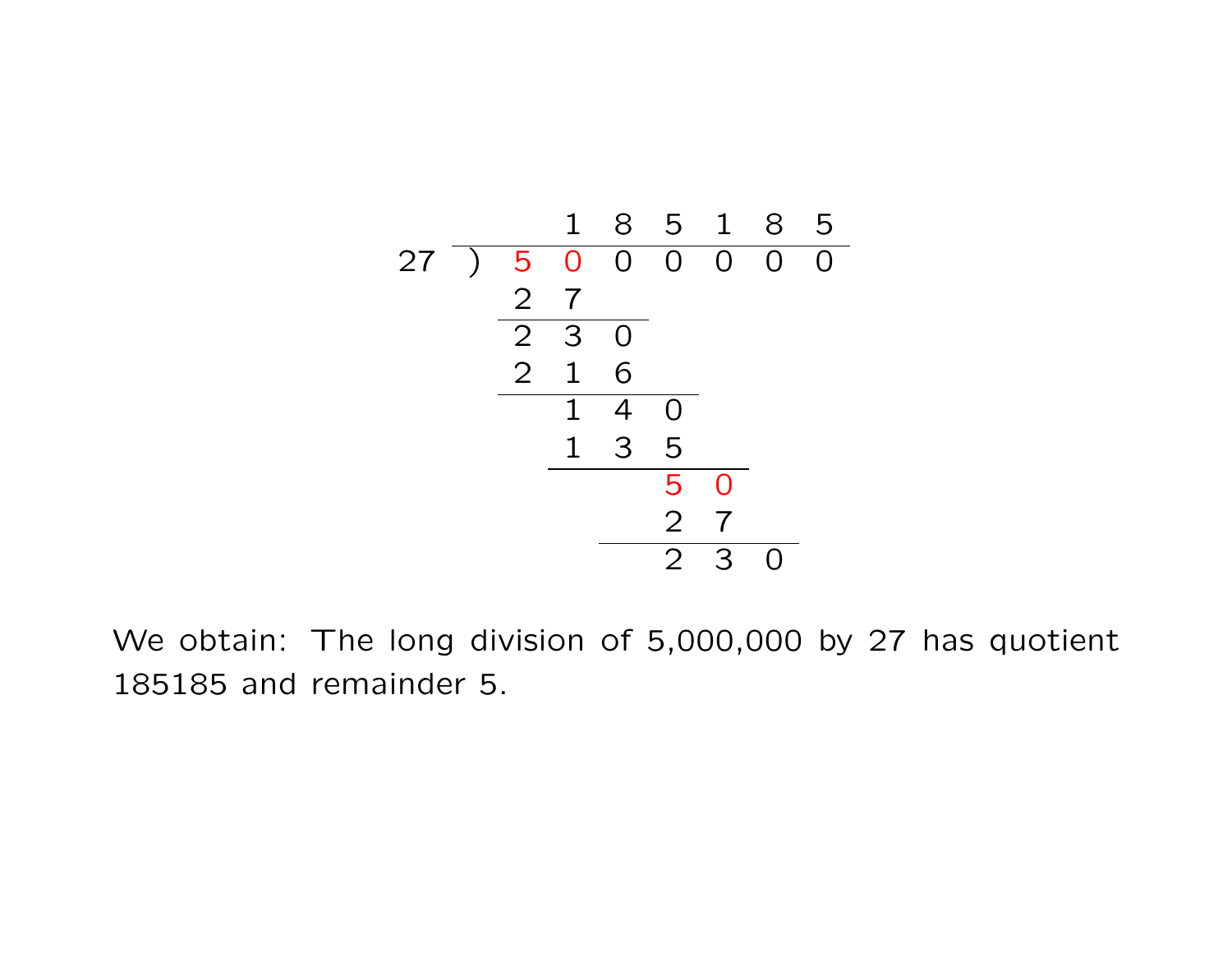School textbooks say:

#### $5,000,000 = 185185 \text{ R } 5$

This doesn't make sense.

The correct symbolic expression is:

 $5,000,000 = (185185 \times 27) + 5$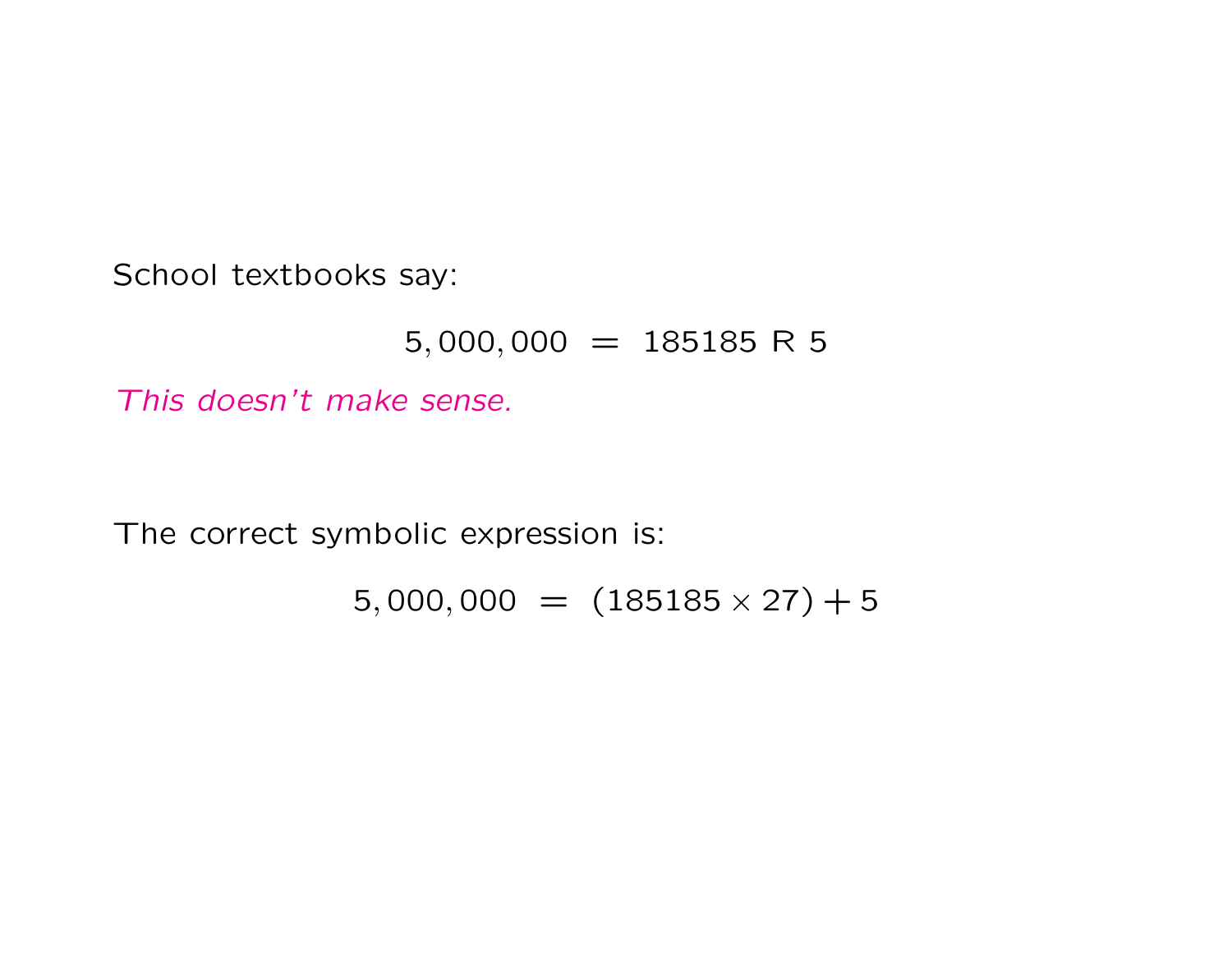$$
\frac{5}{27} = \frac{5 \times 10^6}{27 \times 10^6} \qquad \text{(equivalent fractions)}
$$
\n
$$
= \frac{5 \times 10^6}{27} \times \frac{1}{10^6} \qquad \text{(product formula: } \frac{a}{b} \times \frac{c}{d} = \frac{ac}{bd})
$$
\n
$$
= \frac{(185185 \times 27) + 5}{27} \times \frac{1}{10^6}
$$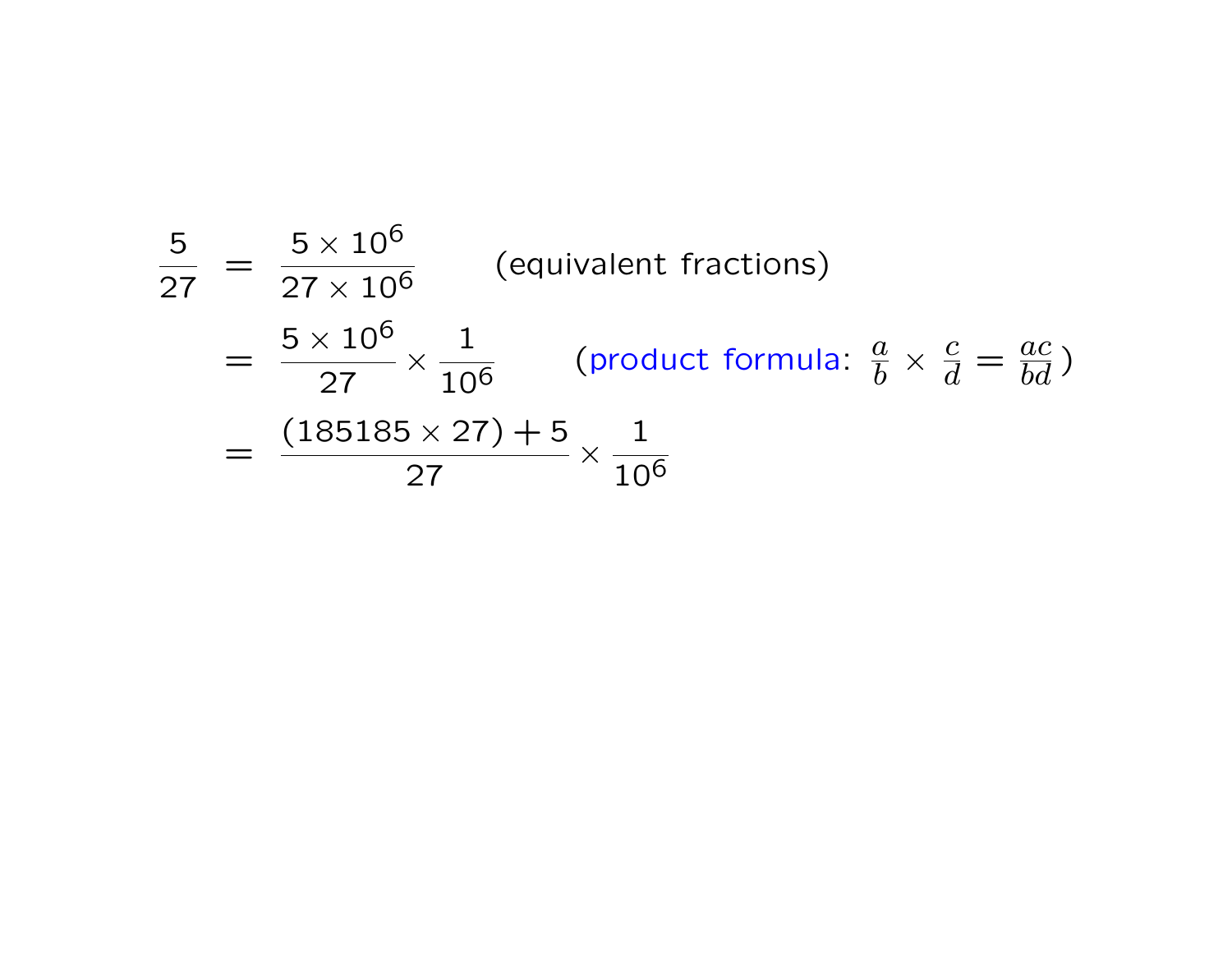$$
\frac{5}{27} = \frac{5 \times 10^6}{27 \times 10^6}
$$
 (equivalent fractions)  
\n
$$
= \frac{5 \times 10^6}{27} \times \frac{1}{10^6}
$$
 (product formula:  $\frac{a}{b} \times \frac{c}{d} = \frac{ac}{bd}$ )  
\n
$$
= \frac{(185185 \times 27) + 5}{27} \times \frac{1}{10^6}
$$
  
\n
$$
= (185185 + \frac{5}{27}) \times \frac{1}{10^6}
$$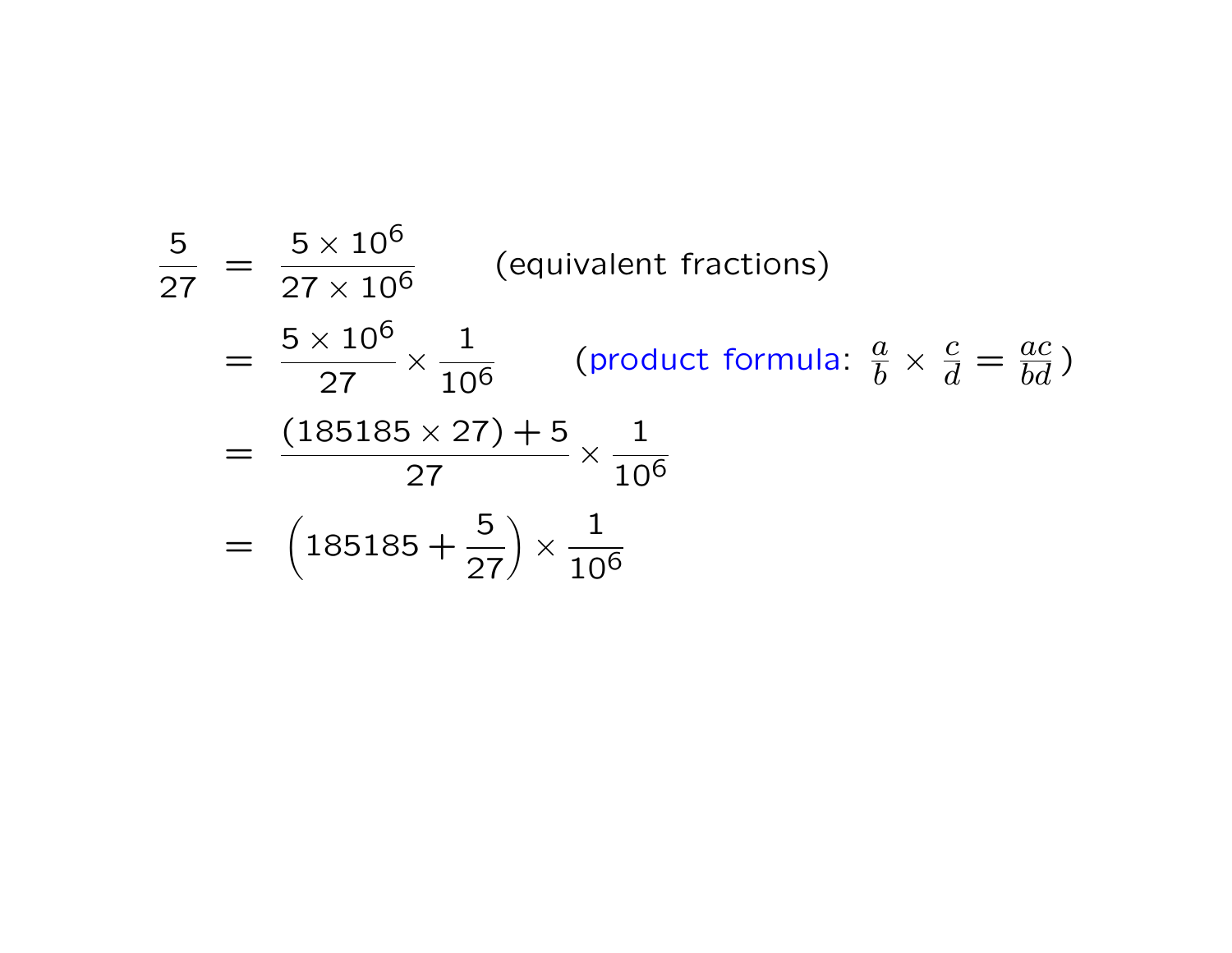$$
\frac{5}{27} = \frac{5 \times 10^6}{27 \times 10^6} \qquad \text{(equivalent fractions)}
$$
\n
$$
= \frac{5 \times 10^6}{27} \times \frac{1}{10^6} \qquad \text{(product formula: } \frac{a}{b} \times \frac{c}{d} = \frac{ac}{bd})
$$
\n
$$
= \frac{(185185 \times 27) + 5}{27} \times \frac{1}{10^6}
$$
\n
$$
= \left(185185 + \frac{5}{27}\right) \times \frac{1}{10^6}
$$
\n
$$
= \frac{185185}{10^6} + \left(\frac{5}{27} \times \frac{1}{10^6}\right)
$$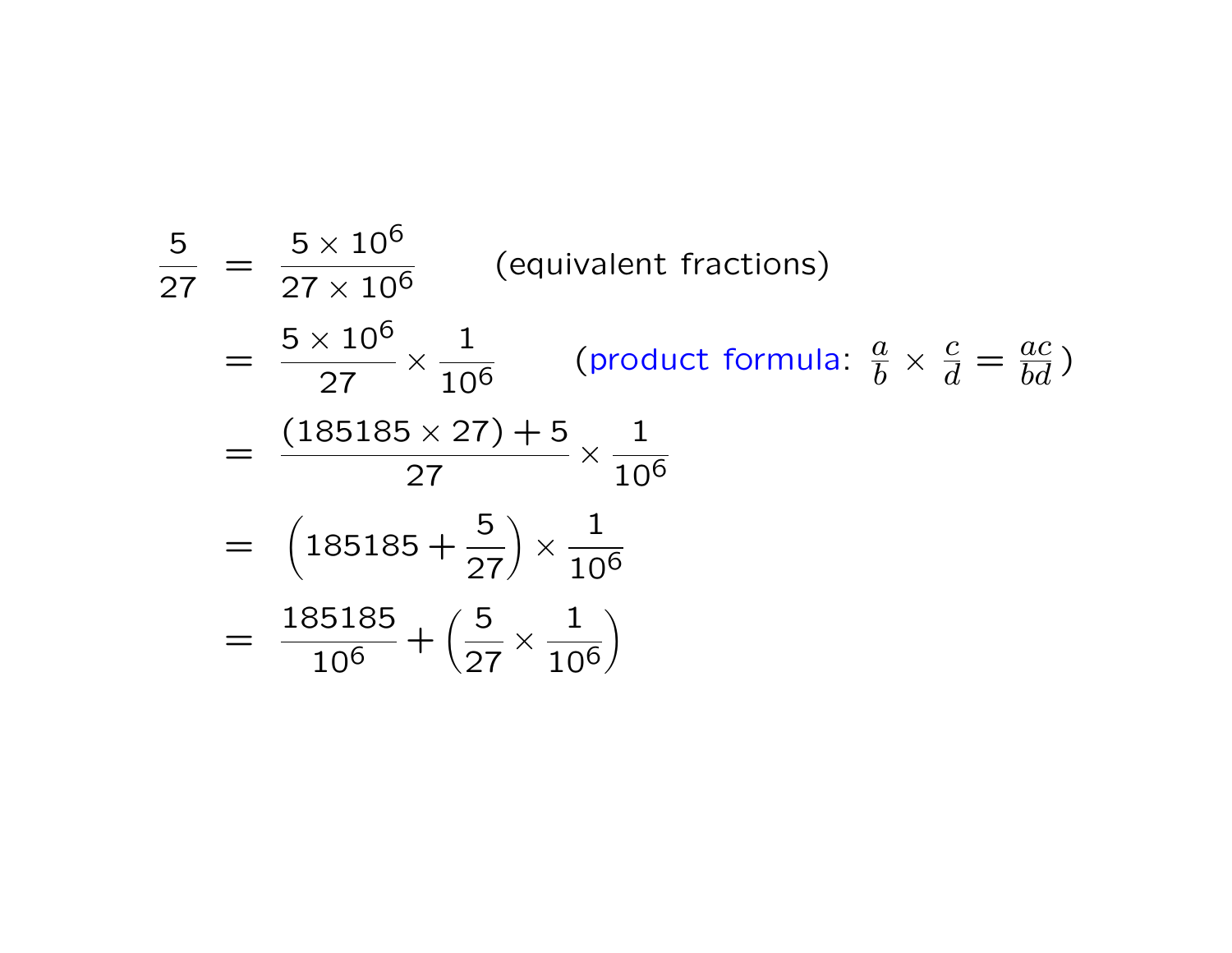$$
\frac{5}{27} = \frac{5 \times 10^6}{27 \times 10^6} \qquad \text{(equivalent fractions)}
$$
\n
$$
= \frac{5 \times 10^6}{27} \times \frac{1}{10^6} \qquad \text{(product formula: } \frac{a}{b} \times \frac{c}{d} = \frac{ac}{bd} \text{)}
$$
\n
$$
= \frac{(185185 \times 27) + 5}{27} \times \frac{1}{10^6}
$$
\n
$$
= \left(185185 + \frac{5}{27}\right) \times \frac{1}{10^6}
$$
\n
$$
= \frac{185185}{10^6} + \left(\frac{5}{27} \times \frac{1}{10^6}\right)
$$
\n
$$
= 0.185185 + \text{(a positive number} < \frac{1}{10^6}\text{)}
$$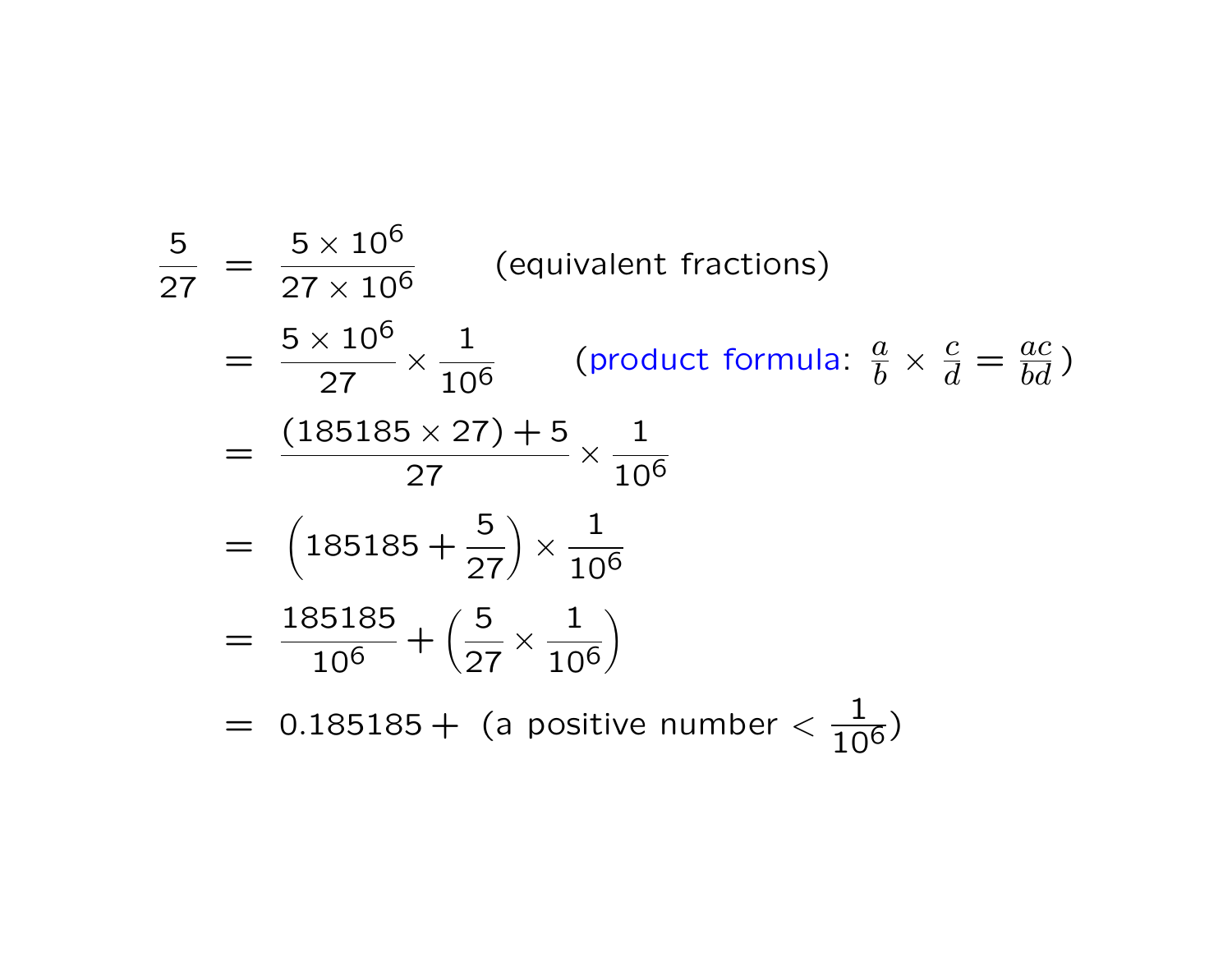Some observations:

(A) This is a basic topic in SM, but it does not sit comfortably in any standard university-level math course.

### (B) SM is different from university mathematics:

In SM, the product formula is not a definition of fraction multiplication, but a nontrivial theorem.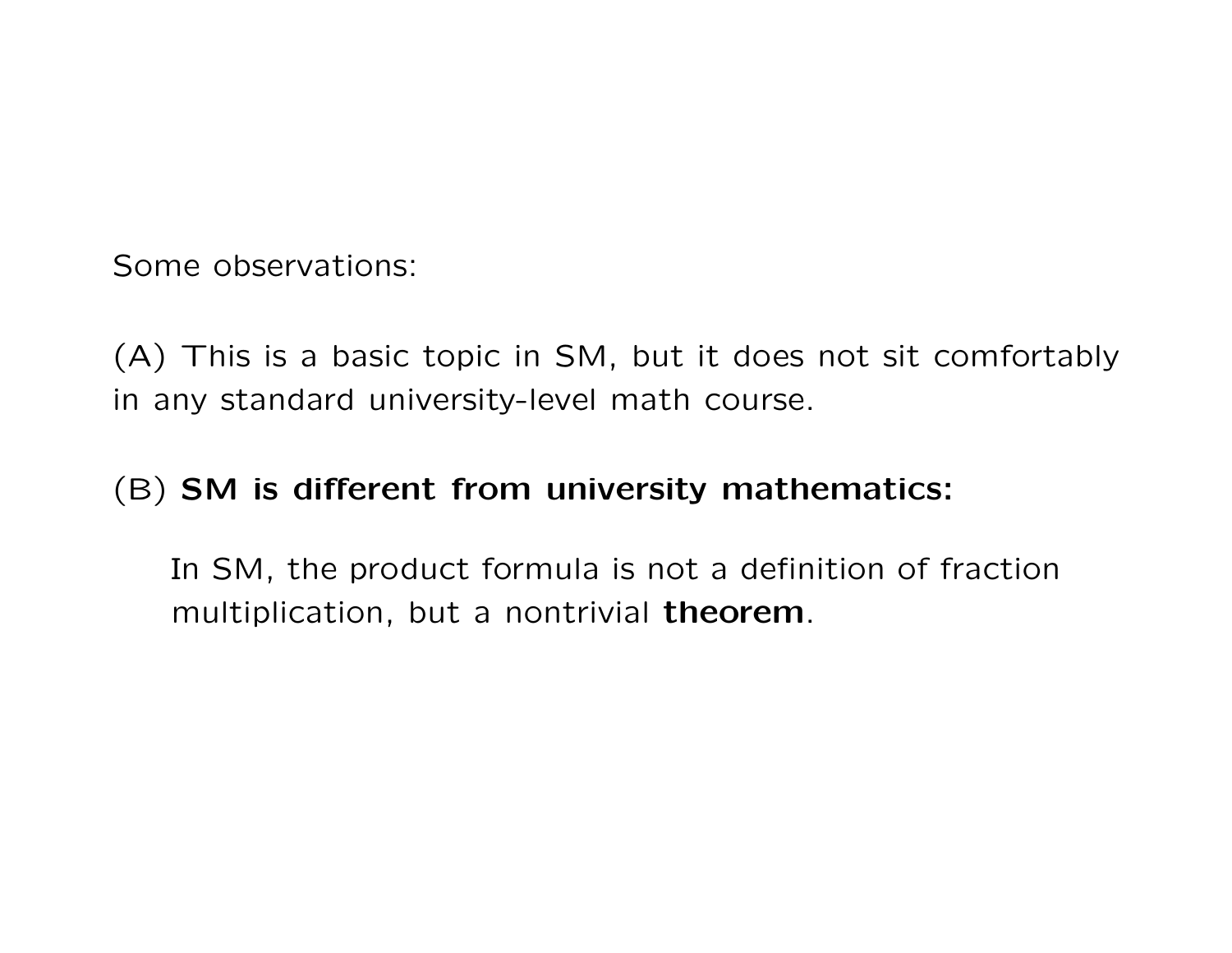(C) The reasoning behind the conversion:

requires an understanding of what long division means,

shows that this mysterious sounding conversion is nothing more than expressing a given fraction as another fraction with denominator equal to  $10^6$ , and

shows the conversion to be a consequence of the product formula in fraction multiplication.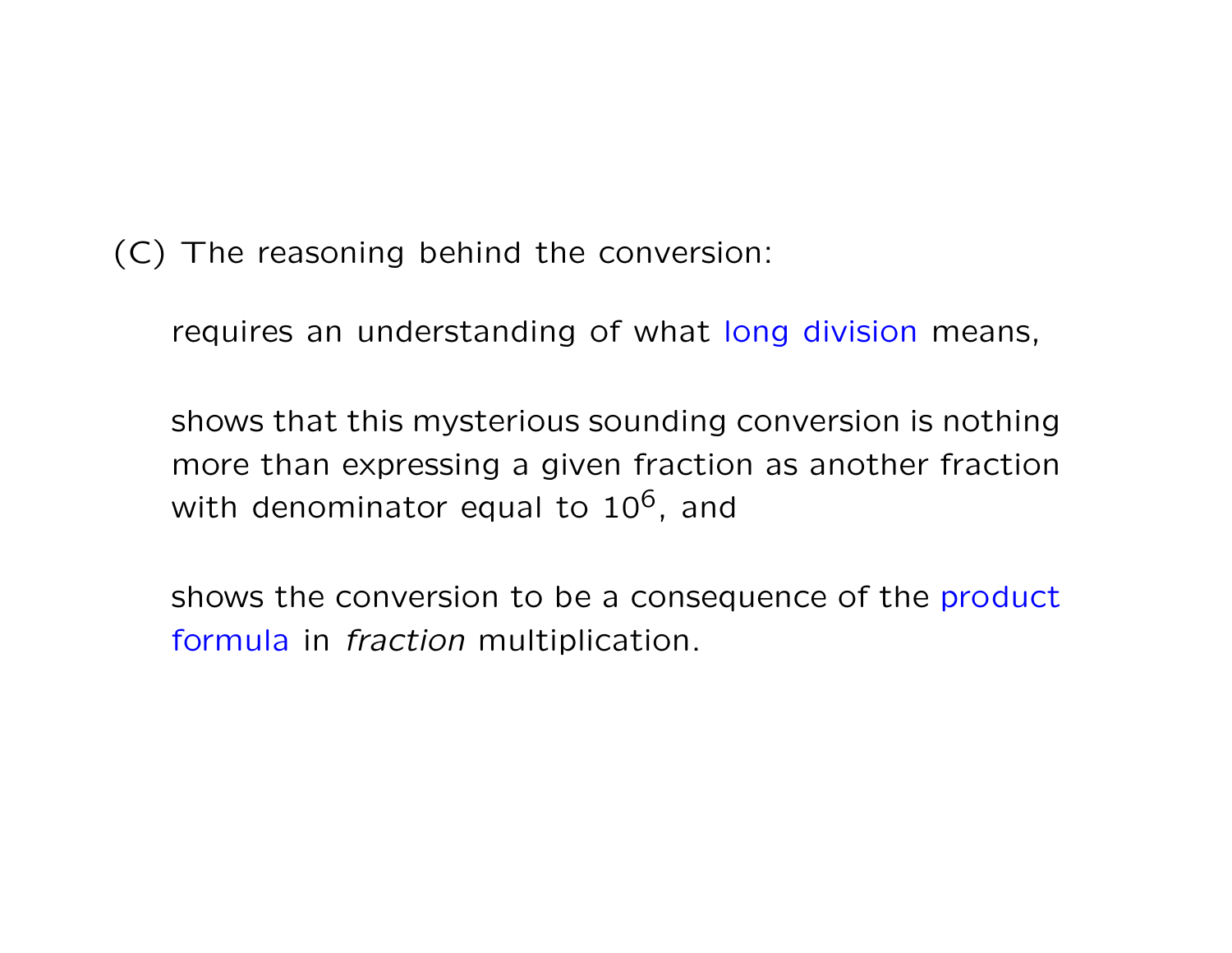How is this conversion taught in school textbooks, and therefore in school classrooms?

> A rote skill that makes the long division algorithm even more mystifying:

$$
\begin{array}{c|cccc}\n & .1 & 8 & 5 & 1 & 8 & 5 \\
27 & ) & 5 & .0 & 0 & 0 & 0 & 0 & 0 \\
 & & 2 & 7 & & & & & \\
\hline\n & 2 & 3 & 0 & & & & & \\
\hline\n & 2 & 1 & 6 & & & & & \\
\hline\n & 1 & 4 & 0 & & & & & \\
\hline\n & 1 & 3 & 5 & & & & \\
\hline\n & 2 & 7 & & & & & \\
\hline\n & 2 & 3 & 0 & & & & \\
\end{array}
$$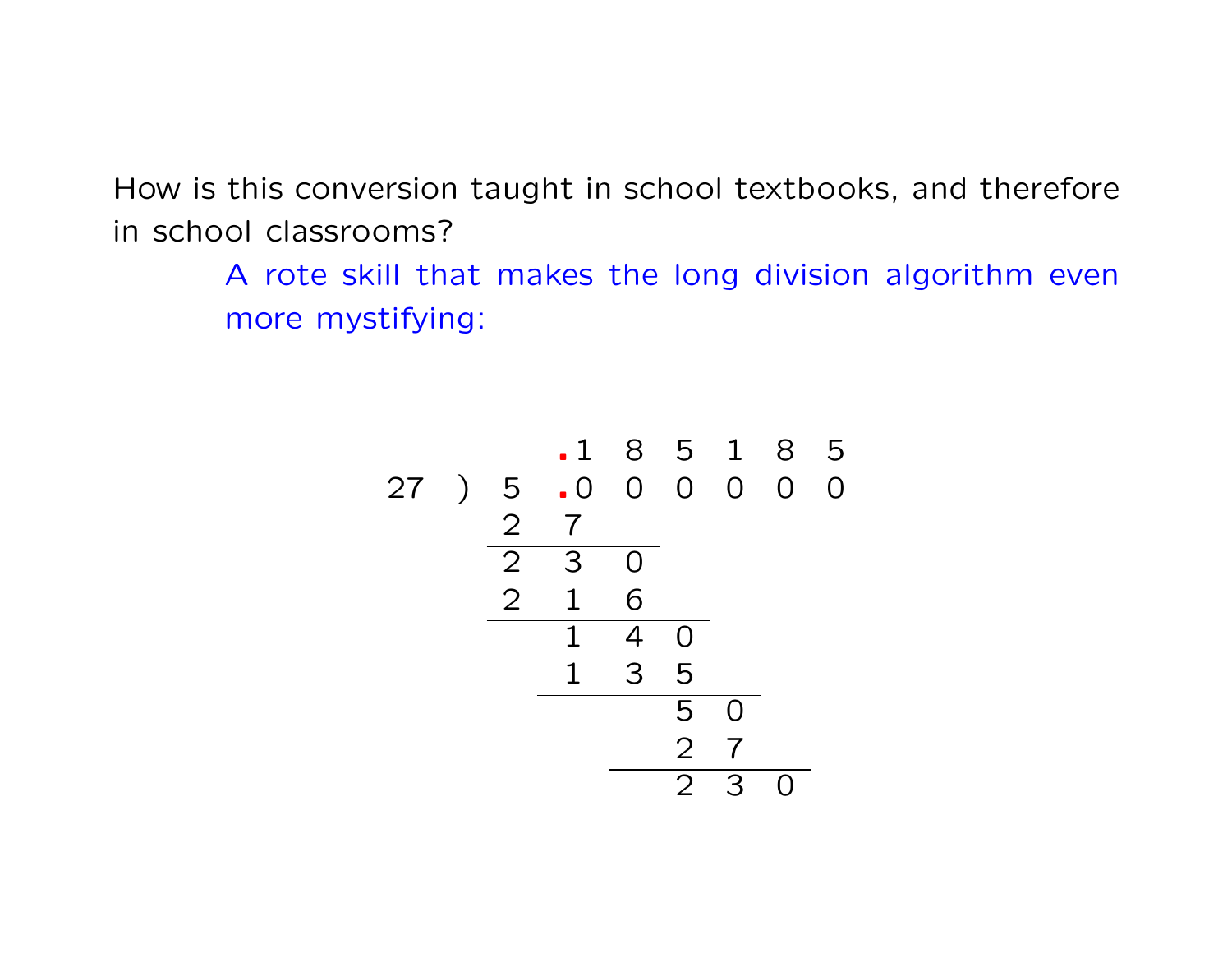A set of state standards calls for the conversion in 7th grade: "Know that every rational number can be written as the ratio of two integers or as a terminating or repeating decimal."

For sure the rote procedure will be paraded in all the 7th grade classrooms of that state.

Yet this standard will be cited as an example of rigor and clarity. This is the intellectual climate we are in.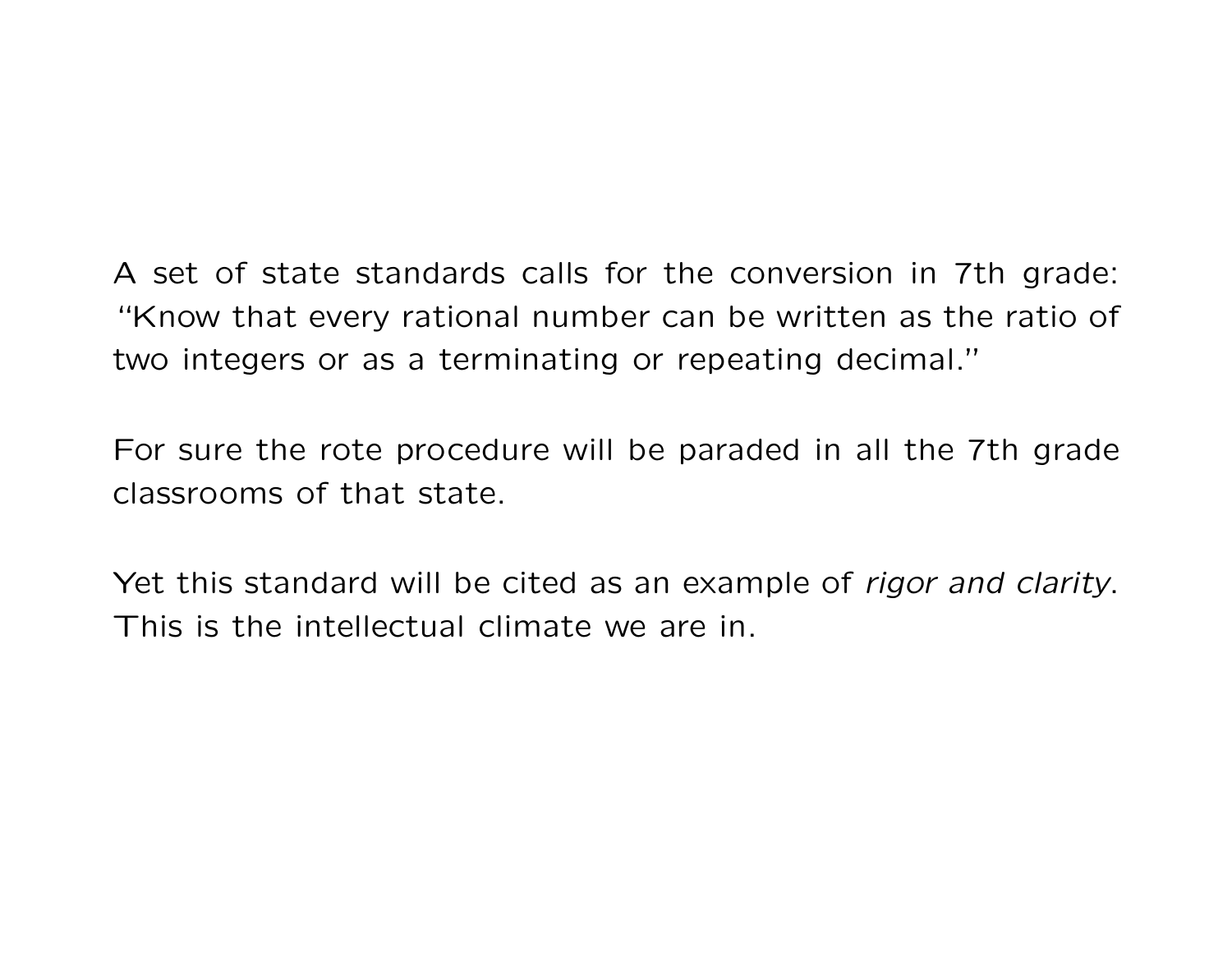We recognize the rote skill as a neat summary of the multistep reasoning, but when the reasoning is suppressed—as in school textbooks and standard educational materials,—it becomes totally incomprehensible because we have

a fraction  $\frac{5}{27}$  (which is a piece of pizza), a decimal 0.185185... (a senseless sequence of digits created by long division).

In what sense are they equal, and why?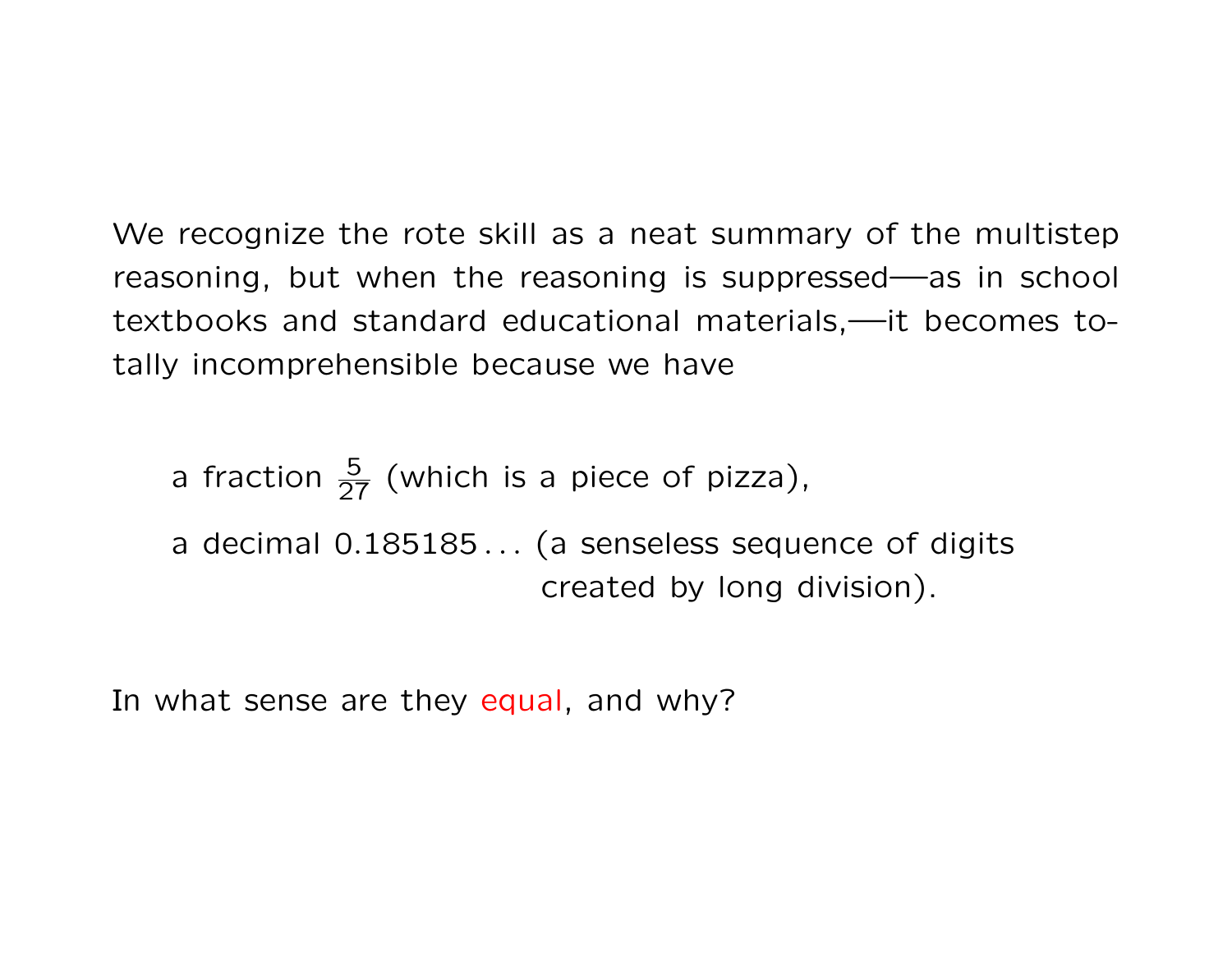## All of us were taught such rote procedures, and some survived to learn more mathematics. Many others were probably not so fortunate.

The mathematics in school math textbooks is as incomprehensible as this rote procedure about 40 to 50 percent of the time. This is a perversion of SM, and we shall call it

Textbook School Mathematics (TSM).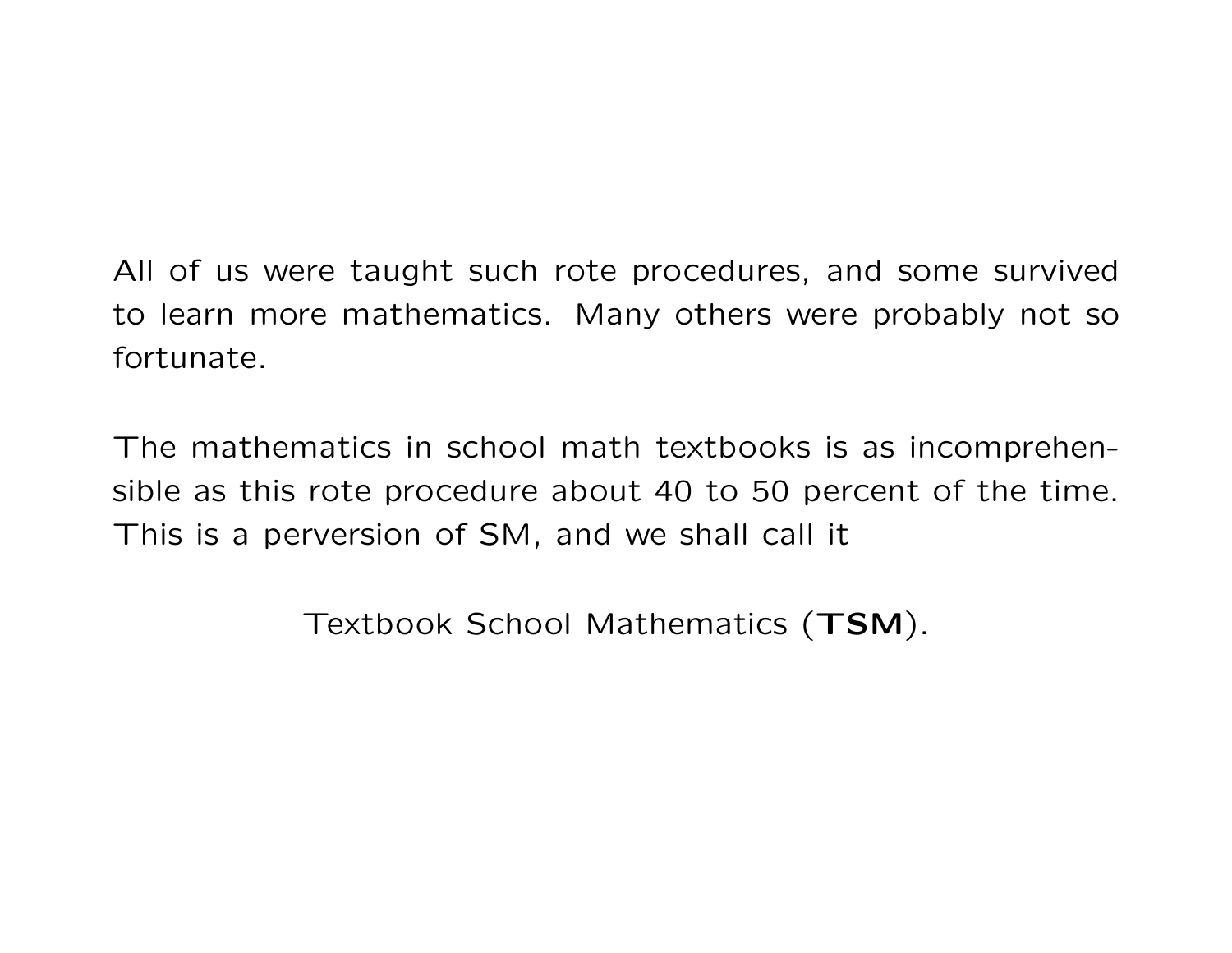It has been said, with ample justification, that  $TSM$  is our de facto national curriculum.

Let it be said here that we should get out of this curriculum as fast as we can.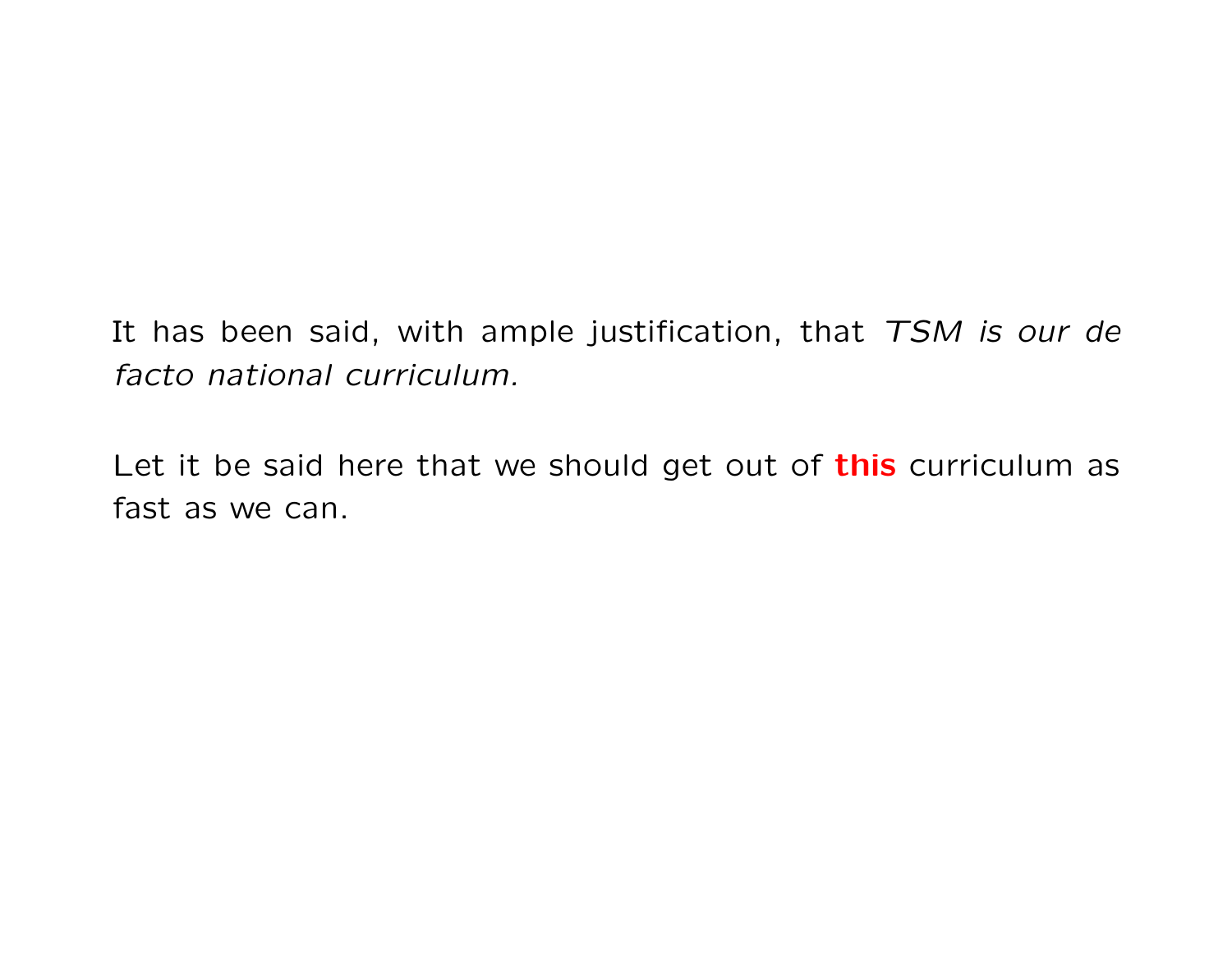To summarize:

SM: It is elementary, perfectly understandable, and not trivial.

TSM: It is irrational, and therefore incomprehensible about half the time.

If our schools can teach SM, then we would have no Mathematics Education Crisis. But almost all schools teach TSM.

#### Why?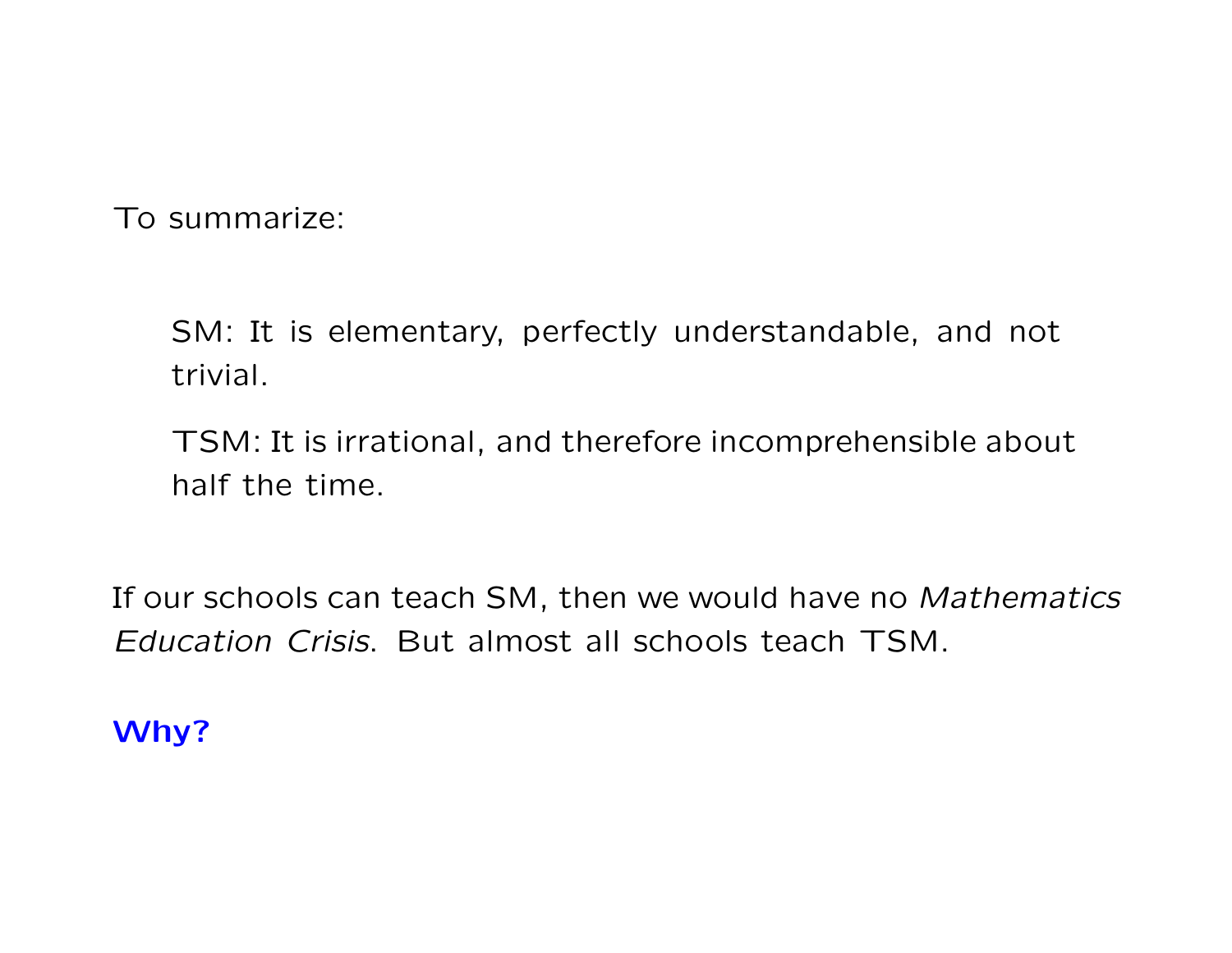Let us follow the *life cycle of school teachers* from the time they were students:

They learned TSM as students in K-12.

- → They learn university mathematics in college, but not SM.
- → They must fall back on the TSM they learned in K-12 when they become teachers.
- → Their students learn TSM from them.
- $\rightarrow$  The next generation of teachers only know TSM.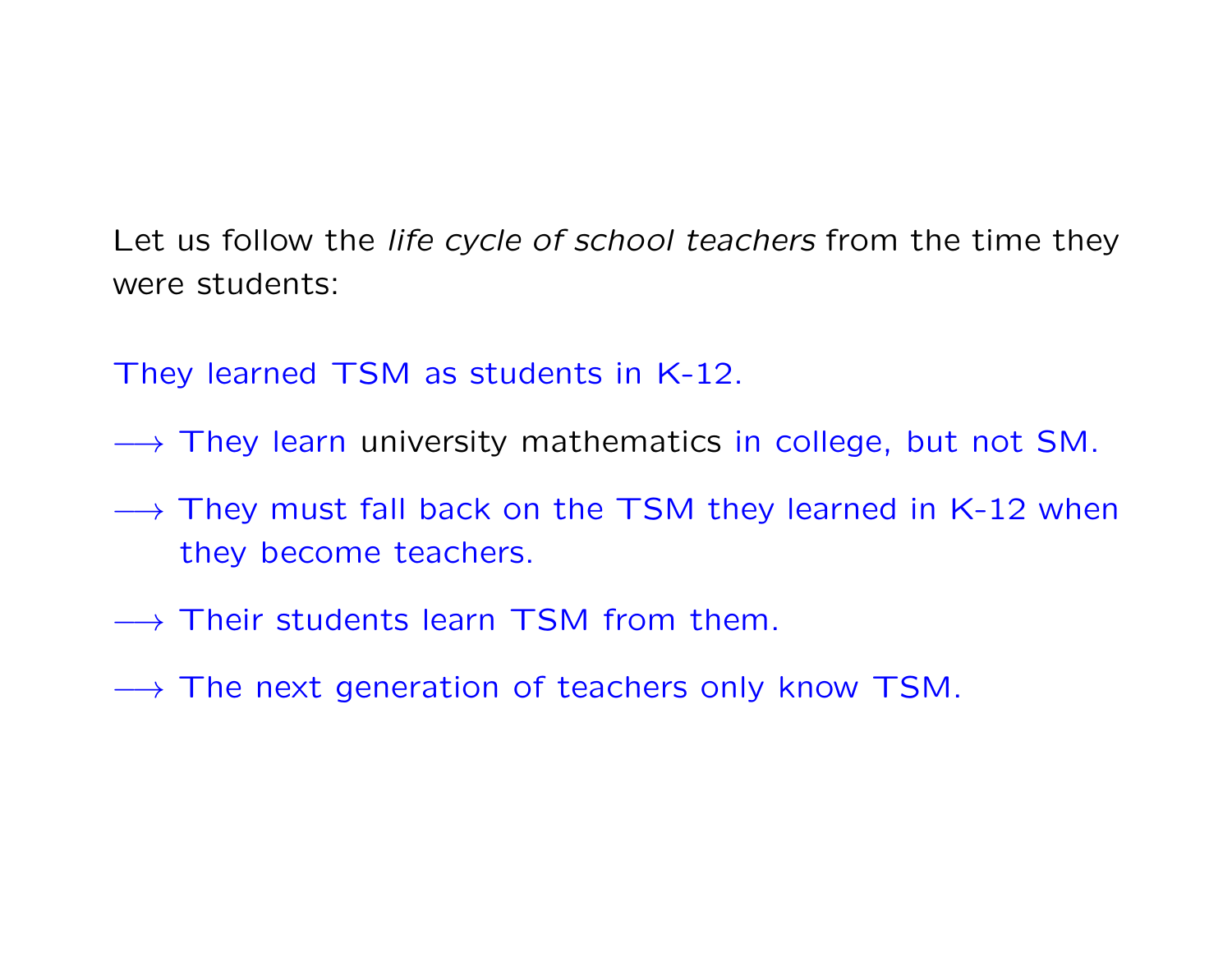Mathematics educators are themselves victims of TSM.

The above life cycle of school teachers is equally applicable to educators: TSM gets recycled among educators as well.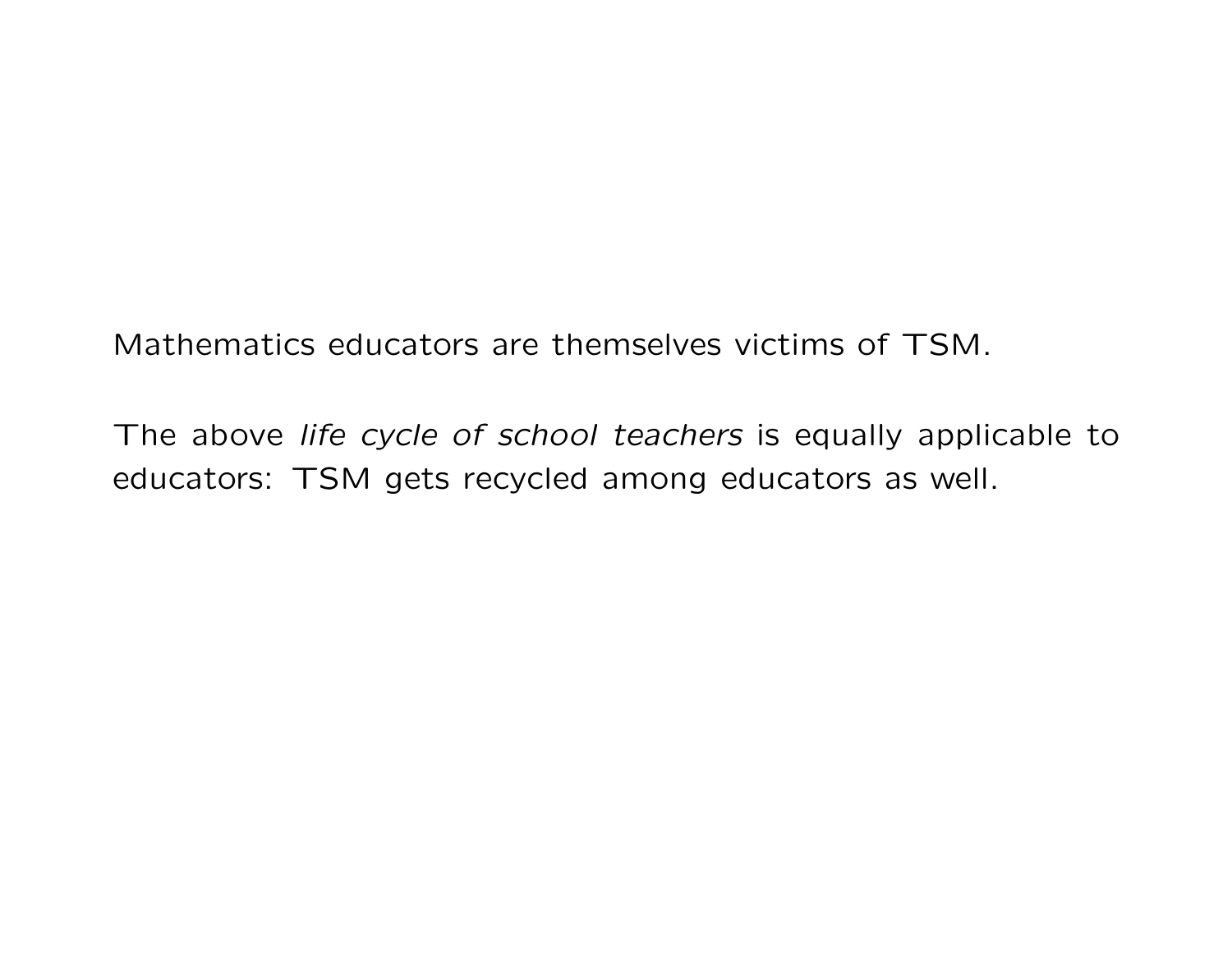The only hope of breaking this vicious cycle is to teach future teachers and educators SM in universities.

This sounds simple, but there is campus politics. There is also the lack of a de fault version of SM:

There is, as yet, no systematic exposition of K-12 mathematics that meets the needs of the school classroom and the minimum requirements of mathematics in terms of clarity, precision, reasoning, and cohesiveness.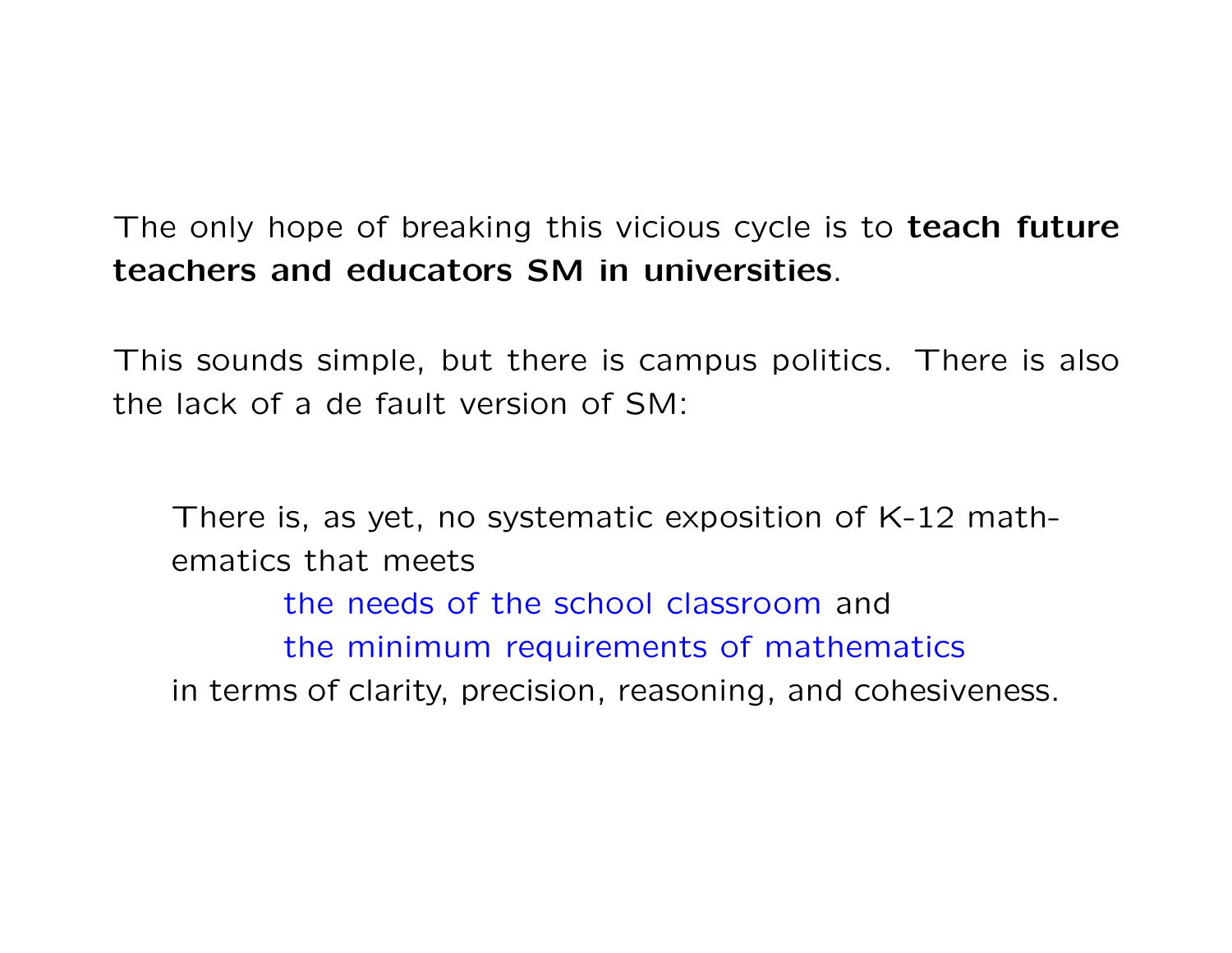But the most serious missing component is the contributions of truly competent mathematicians who want to improve school math education and possess the requisite knowledge of schools.

This knowledge is best illustrated by the recognition that since fractions in SM are taught to ten-year olds, its mathematical development

must be sensitive to their knowledge base and mathematical sophistication, and

must differ significantly from that in university algebra courses.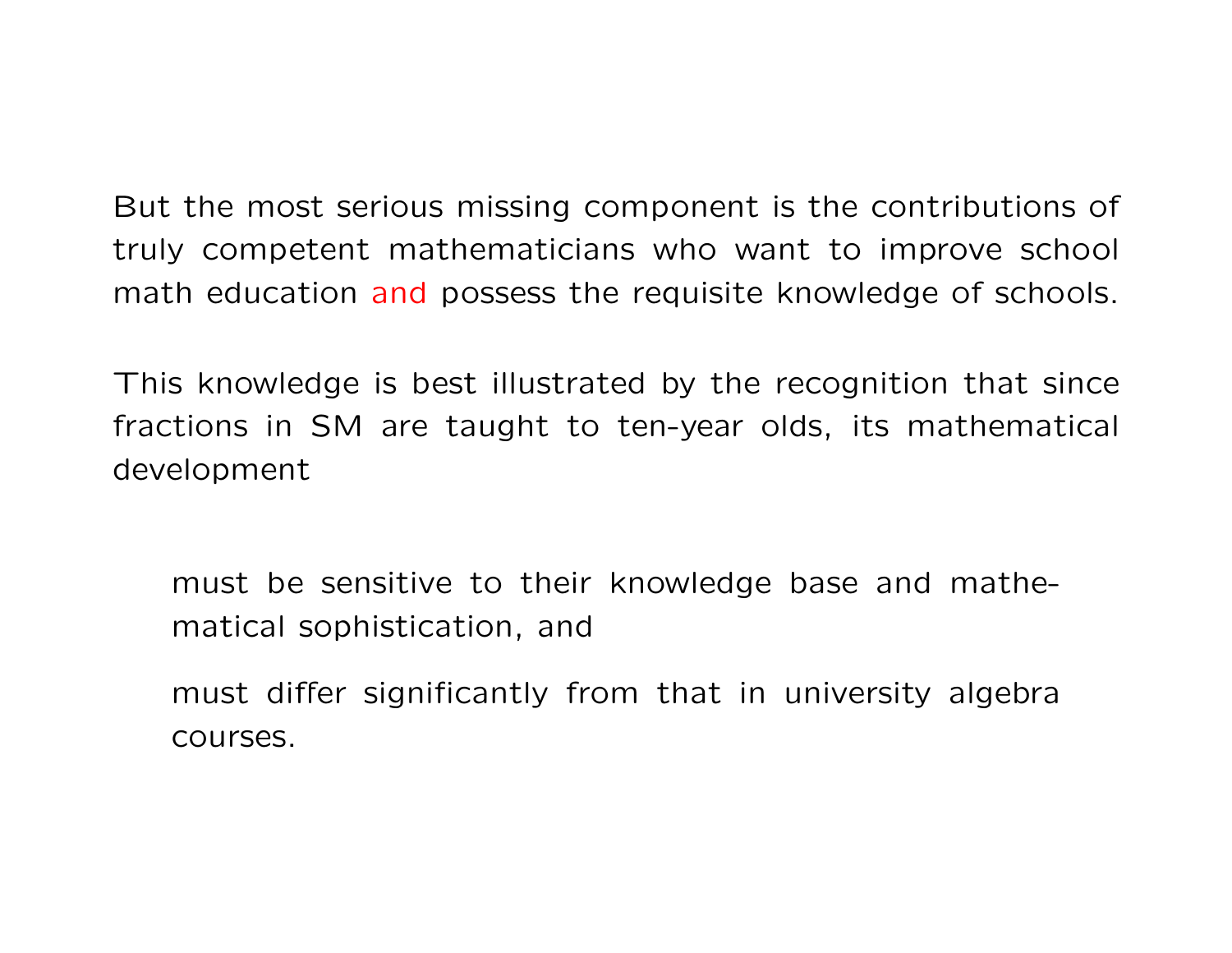It would be fair to say that we mathematicians have had a dismal record in educating teachers.

Our efforts have produced books that range from **overly for**mal and inappropriate for use by teachers, to mathematically **oversimplistic** in trying too hard to be *pedagogically correct*.

As an example of the latter, there is a volume, The Mathematical Education of Teachers  $(MET)$ , written under the auspices of CBMS. This is the standard reference for the professional development of mathematics teachers.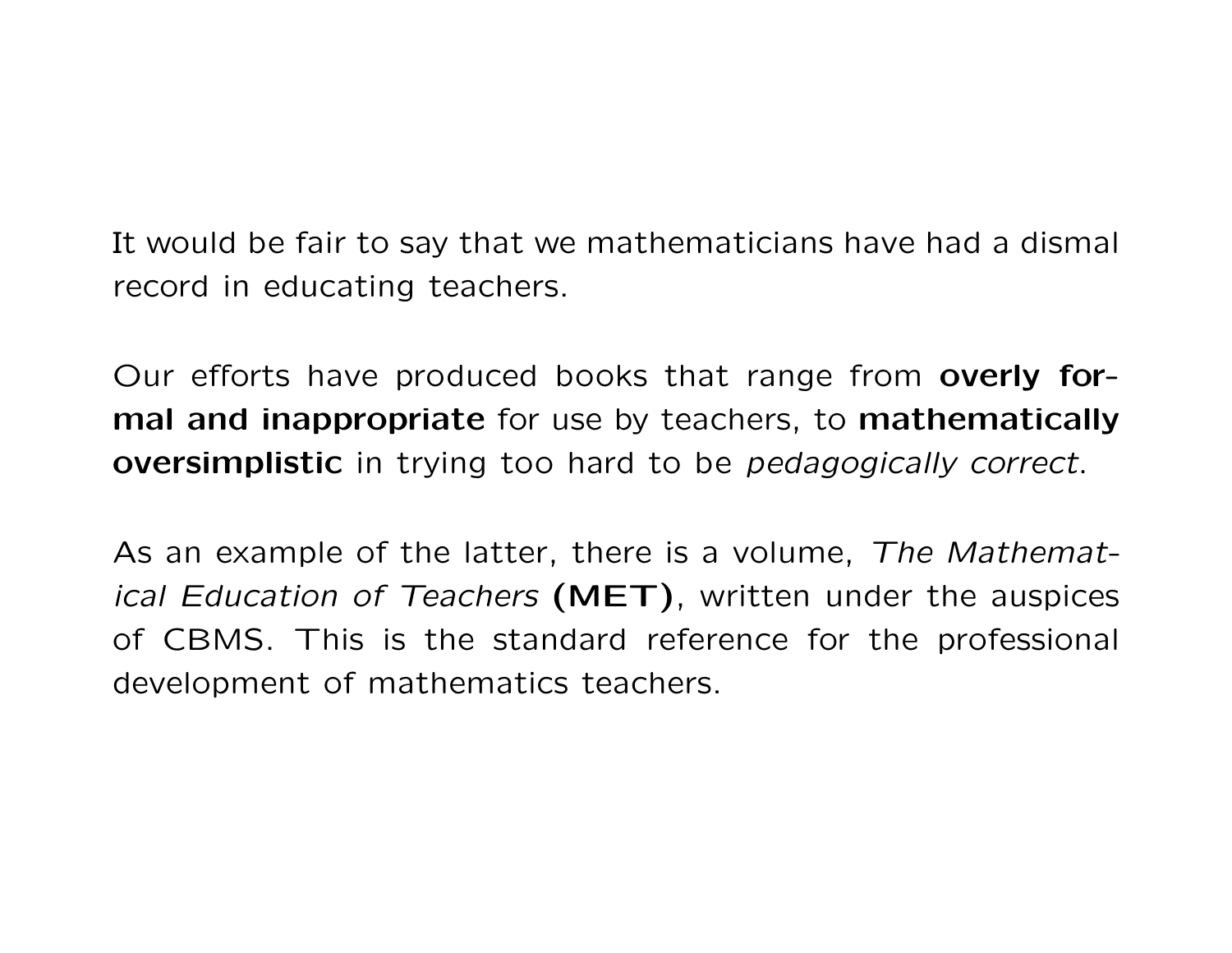The authors are a mix of mathematicians and educators, which could in principle produce something that is balanced and beneficial to teachers. However, except for the broad recommendations on the need of more mathematics courses, its detailed guidance—on the whole—falls far short of the ideal.

Because it is being revised for a second edition, CBMS must be aware of the problems and certainly wouldn't mind it if we look at an example of where things go wrong.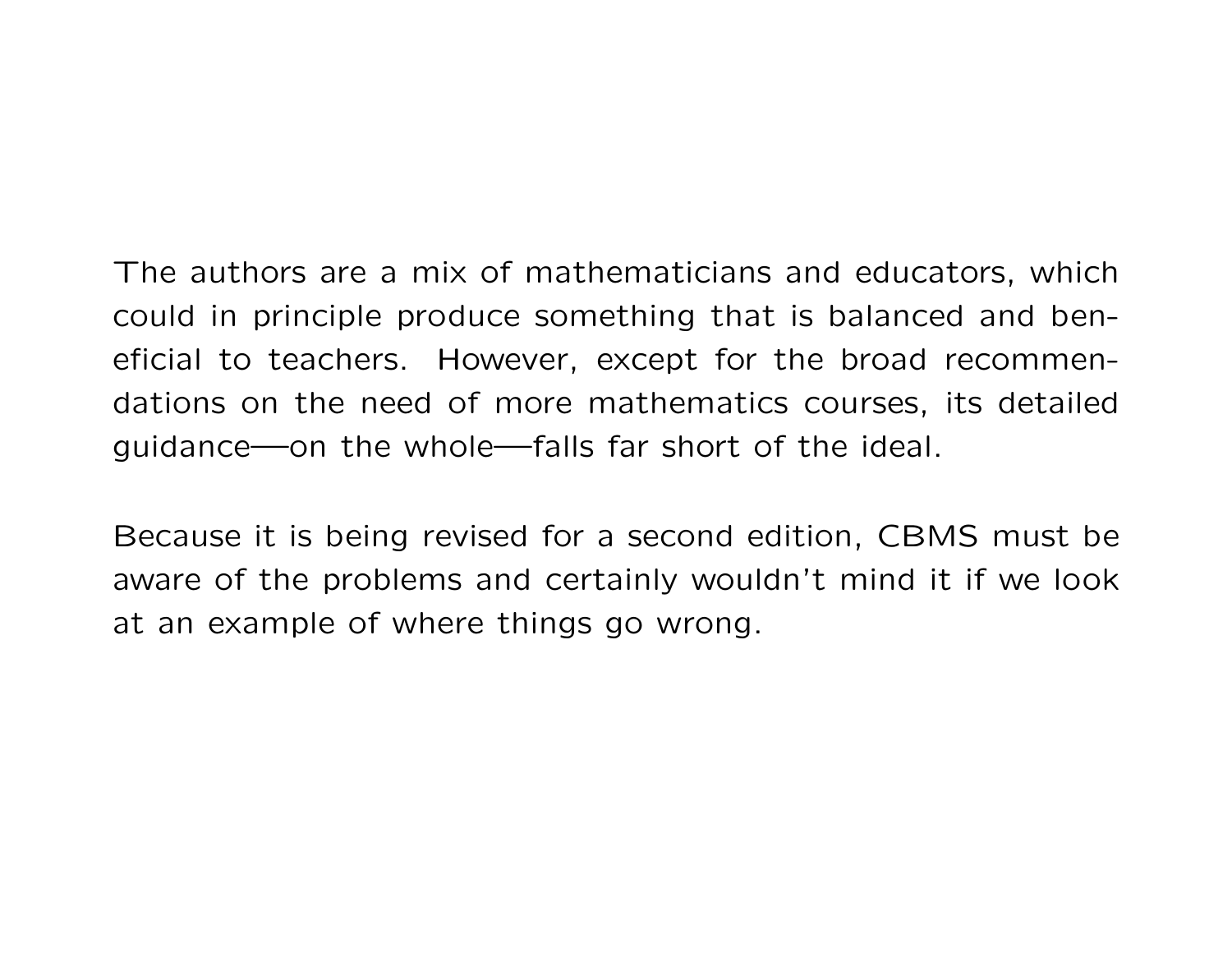#### Rigid motions, symmetry, and congruence

are a staple of the middle school curriculum nationwide. These concepts are casually brought up and nonchalantly discarded in the middle school classroom.

Congruence is "same size and same shape", and symmetry is for appreciating beauty in art.

Mathematics cannot be done on this basis.

What is missing is mathematical guidance on

how to delineate their logical interrelationship, and how to bring out their relevance in mathematics.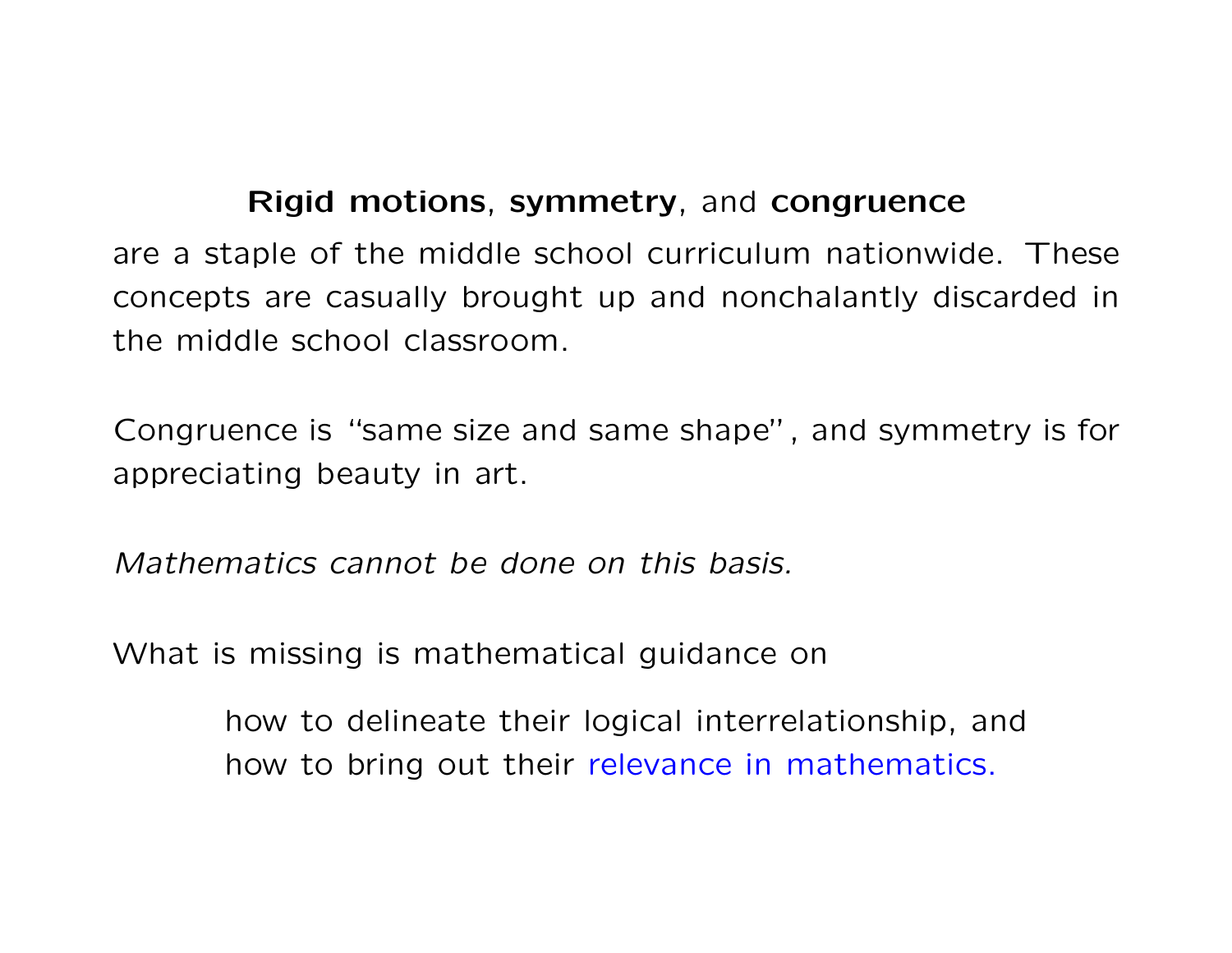Page 33 of MET: "The study of rigid motions can lead to an understanding of congruence . . . Geometry should also be studied as it occurs outside of mathematics, such as in nature and in art. There are many examples that could be studied, such as in the artwork of various cultures (examples omitted). Geometric transformations can be found in many designs, and recognizing these transformations adds, for prospective teachers, a legitimacy to the study of transformation by middle grades students."

**Page 111:** "A careful study of the meaning of congruence and of how congruence can be established should be included."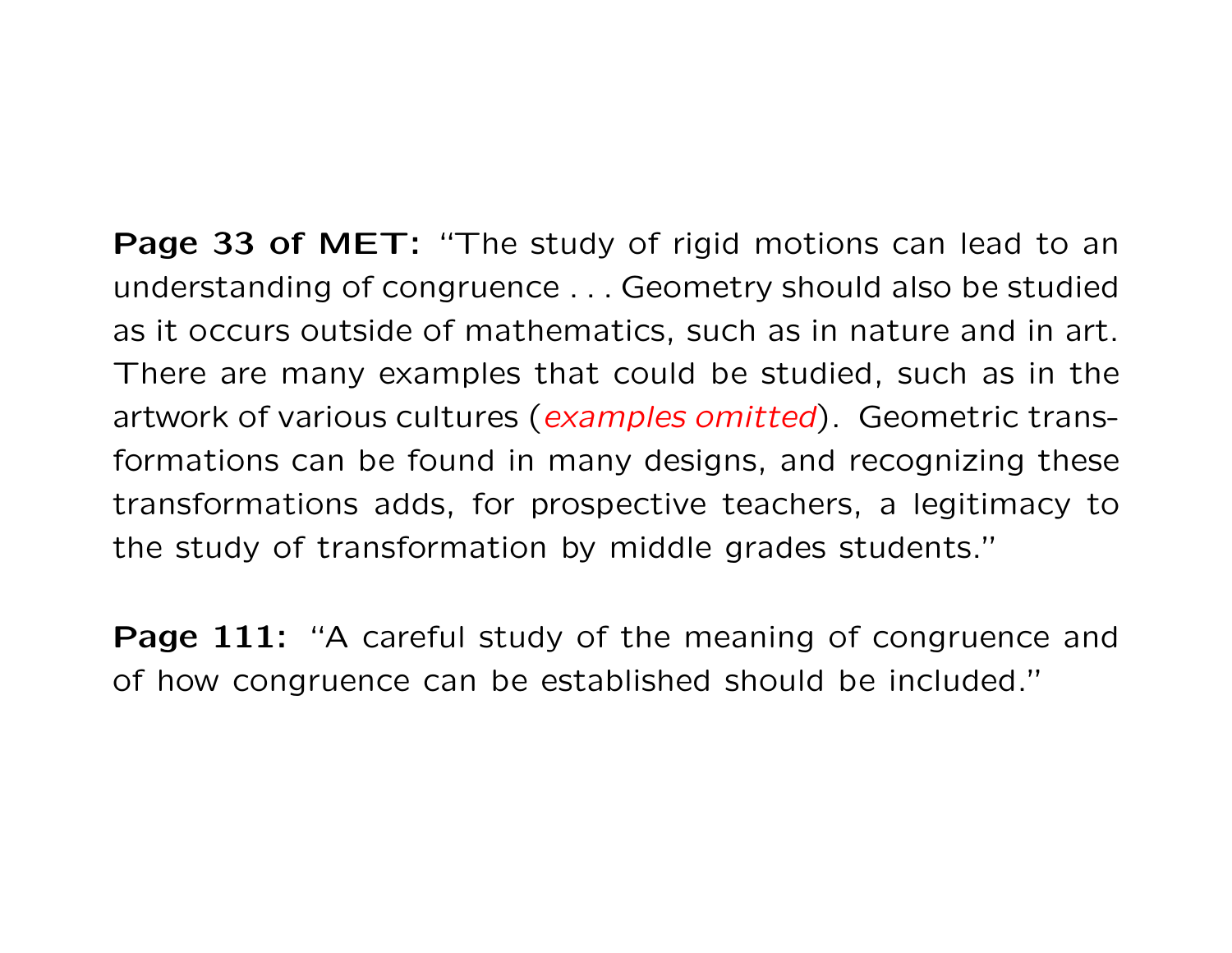Two salient points made by MET:

The justification for the study of rigid motion and transformation is not a mathematical one, but must be sought in art and nature.

The "meaning" or "understanding" of congruence that MET has in mind is left to the reader.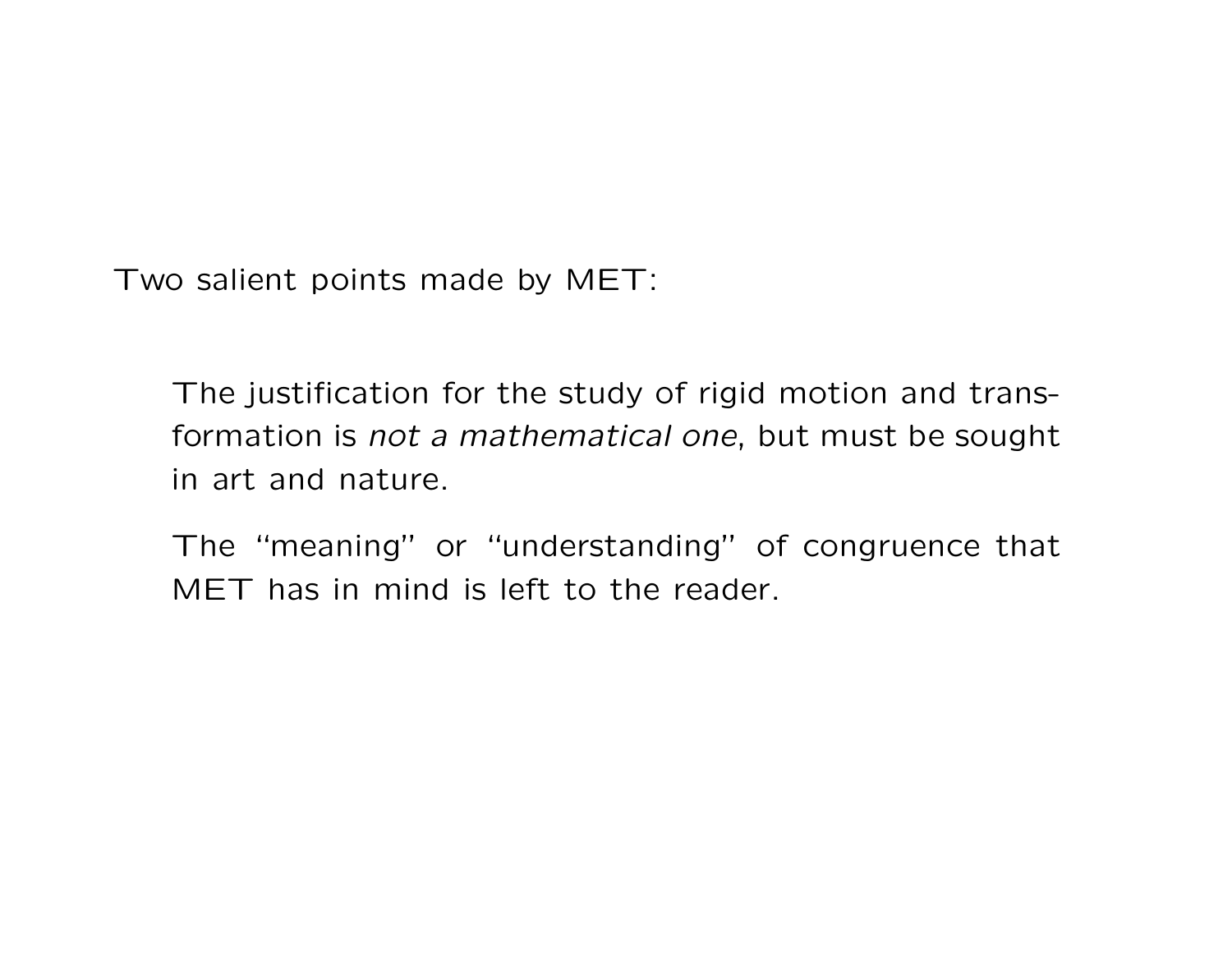Mathematical questions left unanswered:

What is the *mathematical* connection between "same size same shape" and SAS, ASA, SSS in high school?

What is meant by two curved geometric figures being congruent?

Are rigid motions related to congruence?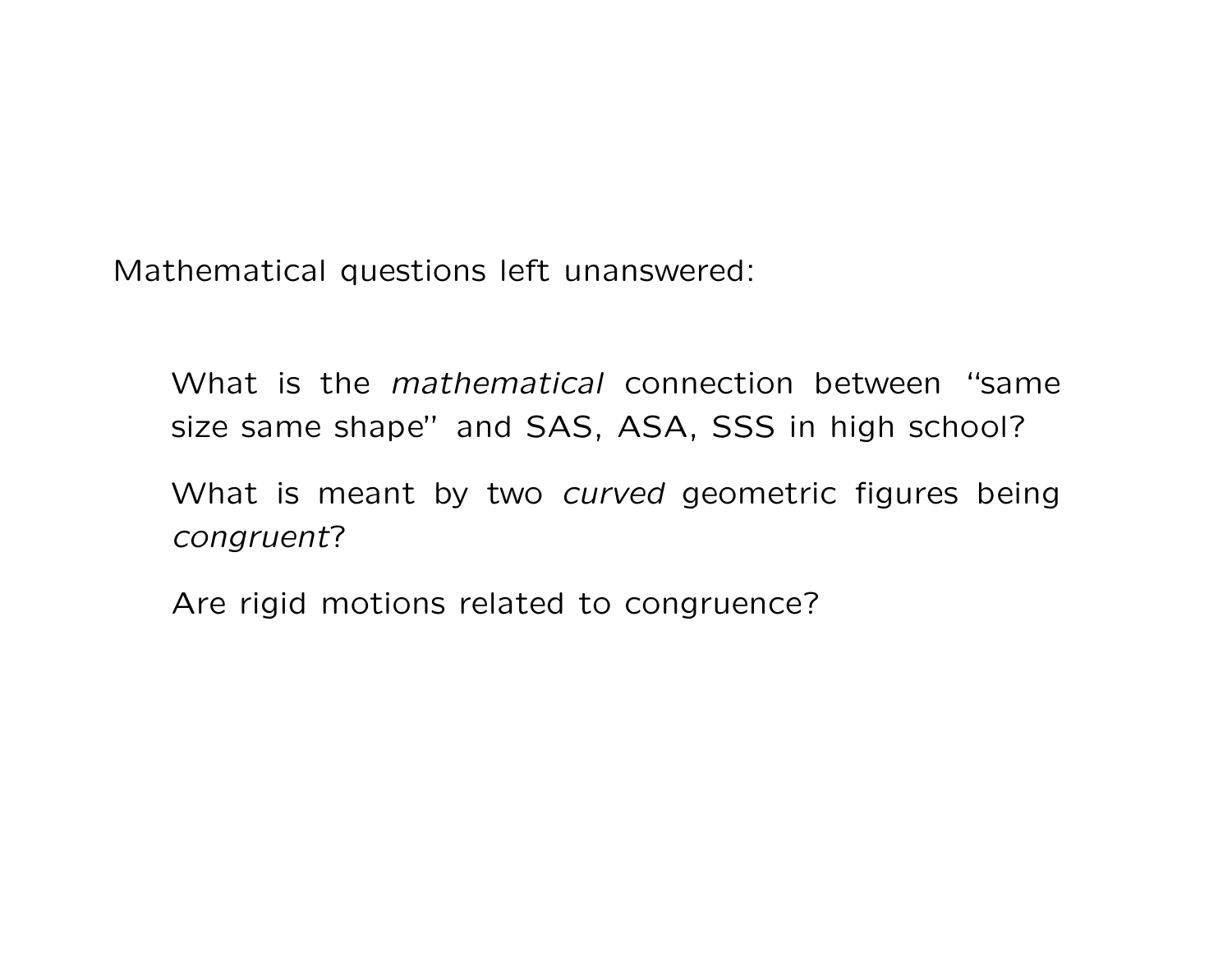Congruence and rigid motions are important mathematical topics in SM, but their importance is completely hidden in TSM.

MET seems to be unaware of the disconnect between SM and TSM, and therefore sees no need to offer help where help is urgently needed.

(Writers of state standards also seem to be completely unaware of this disconnect, as are many commentators on CCMS.)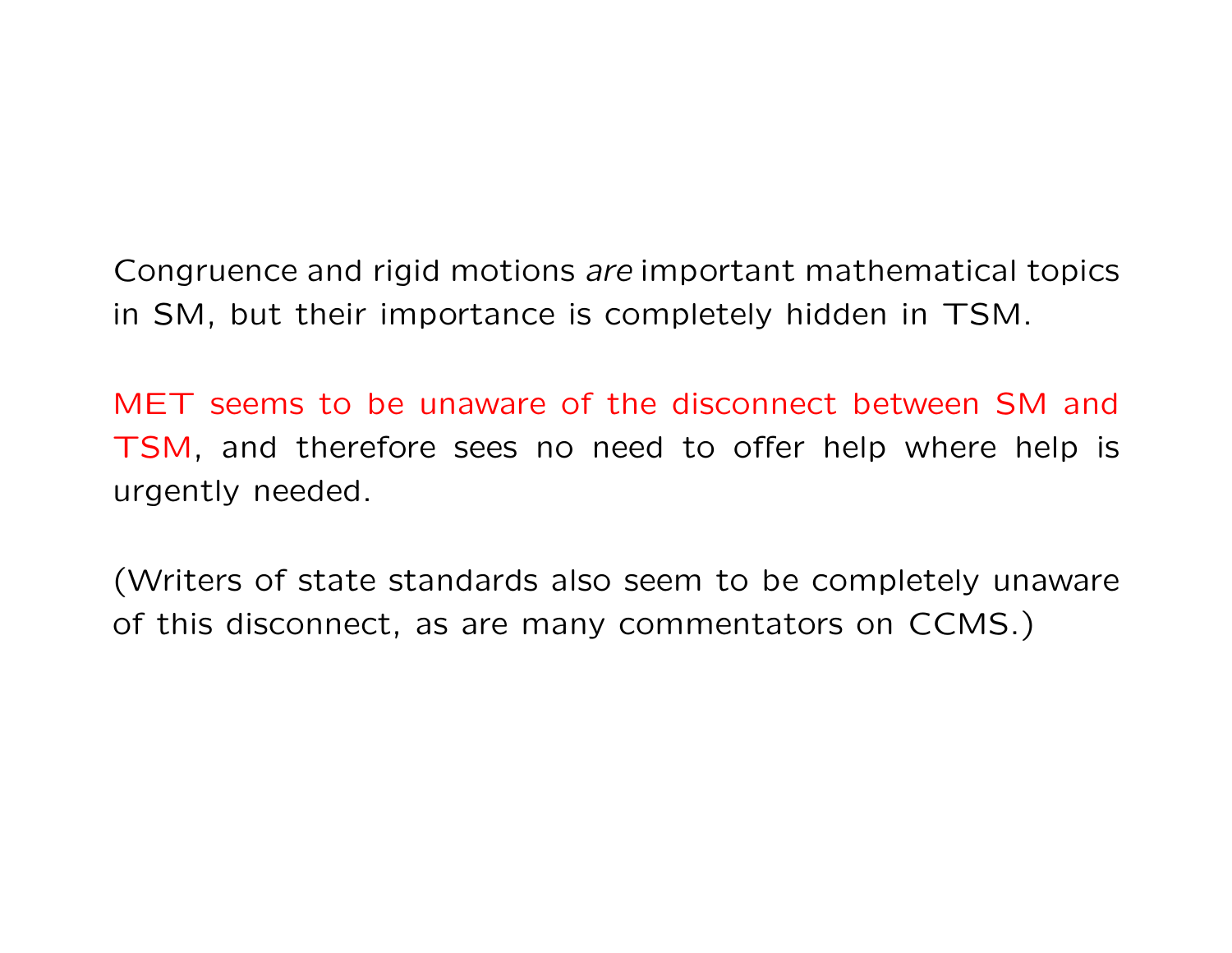Here is how CCMS tries to align the teaching of geometry in grade 8 and high school with SM:

#### Grade 8

(1) Introduce the three basic rigid motions—translation, reflection, rotation—by hands-on activities, allowing students to gain an intuitive understanding of these concepts.

(2) Introduce the concept of the composition of basic rigid motions, again by hands-on activities.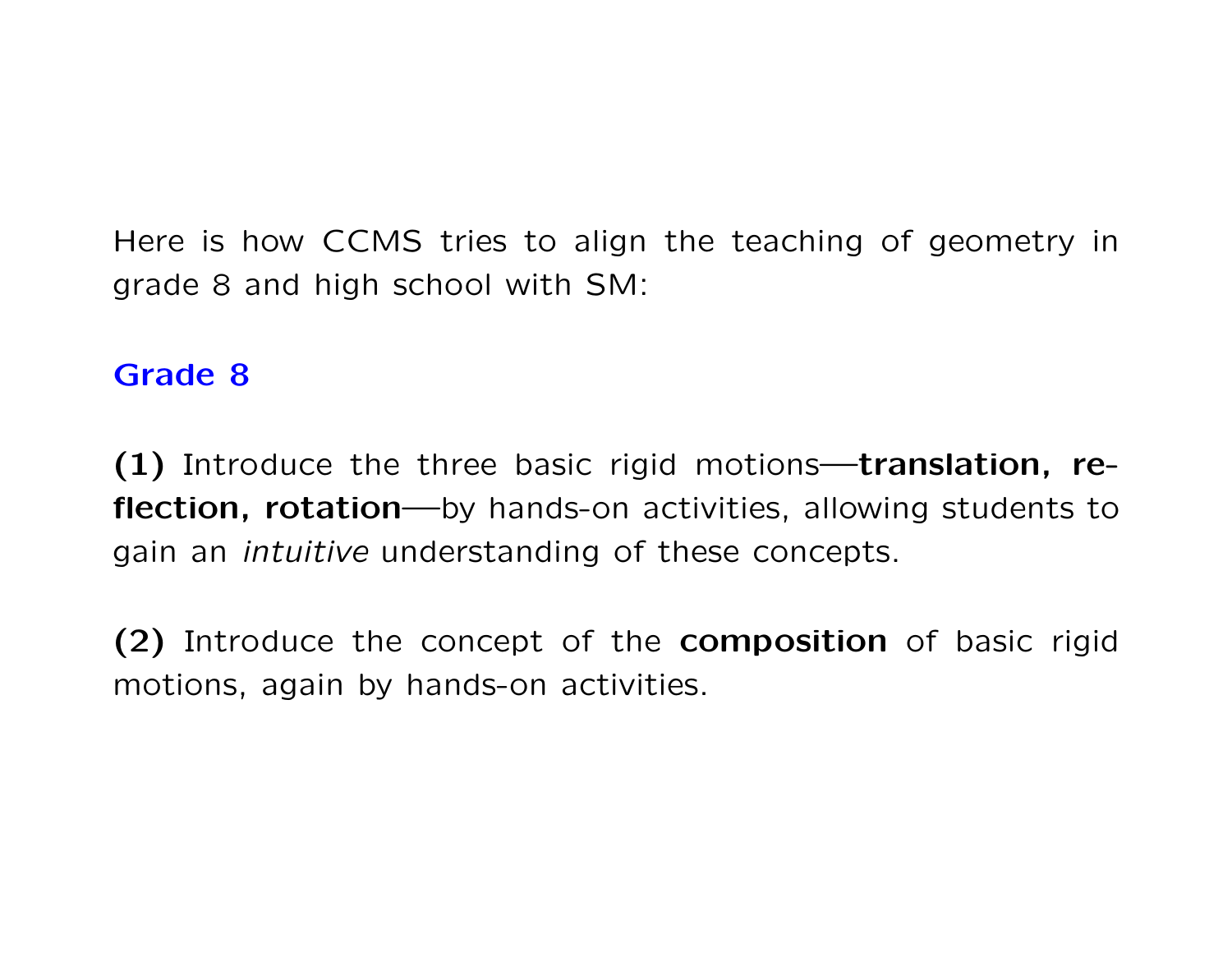(3) Define congruence as the composition of a finite number basic rigid motions, emphasizing that congruent figures are intuitively "the same size and same shape". For example:



(4) Prove ASA and SAS for triangles by hands-on activities.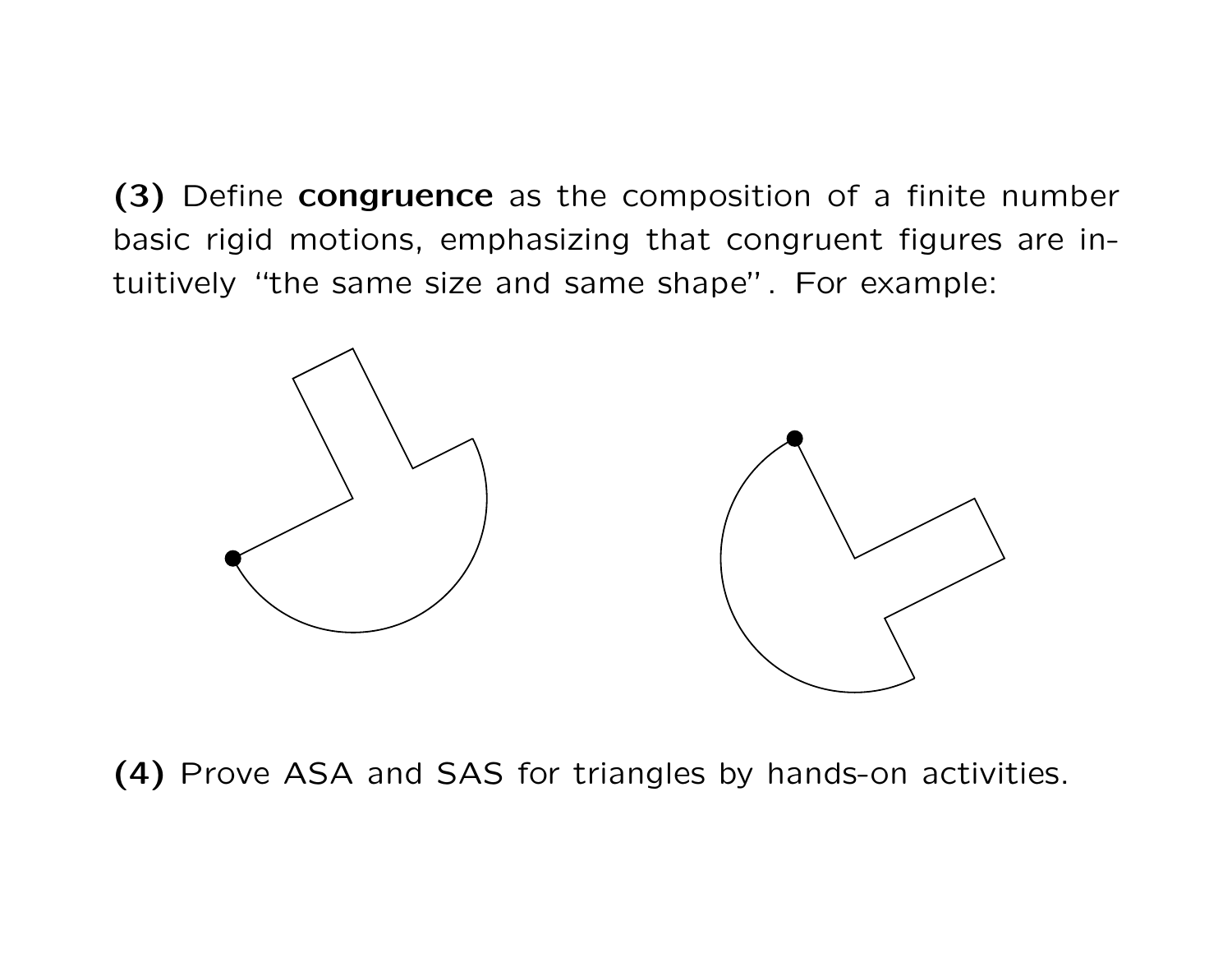#### **High School**

(1) Define transformation of the plane.

(2) Define translation, reflection, rotation (basic rigid motions) as specific transformations.

(3) Define the composition of transformations.

(4) Define congruence as the composition of a finite number of basic rigid motions.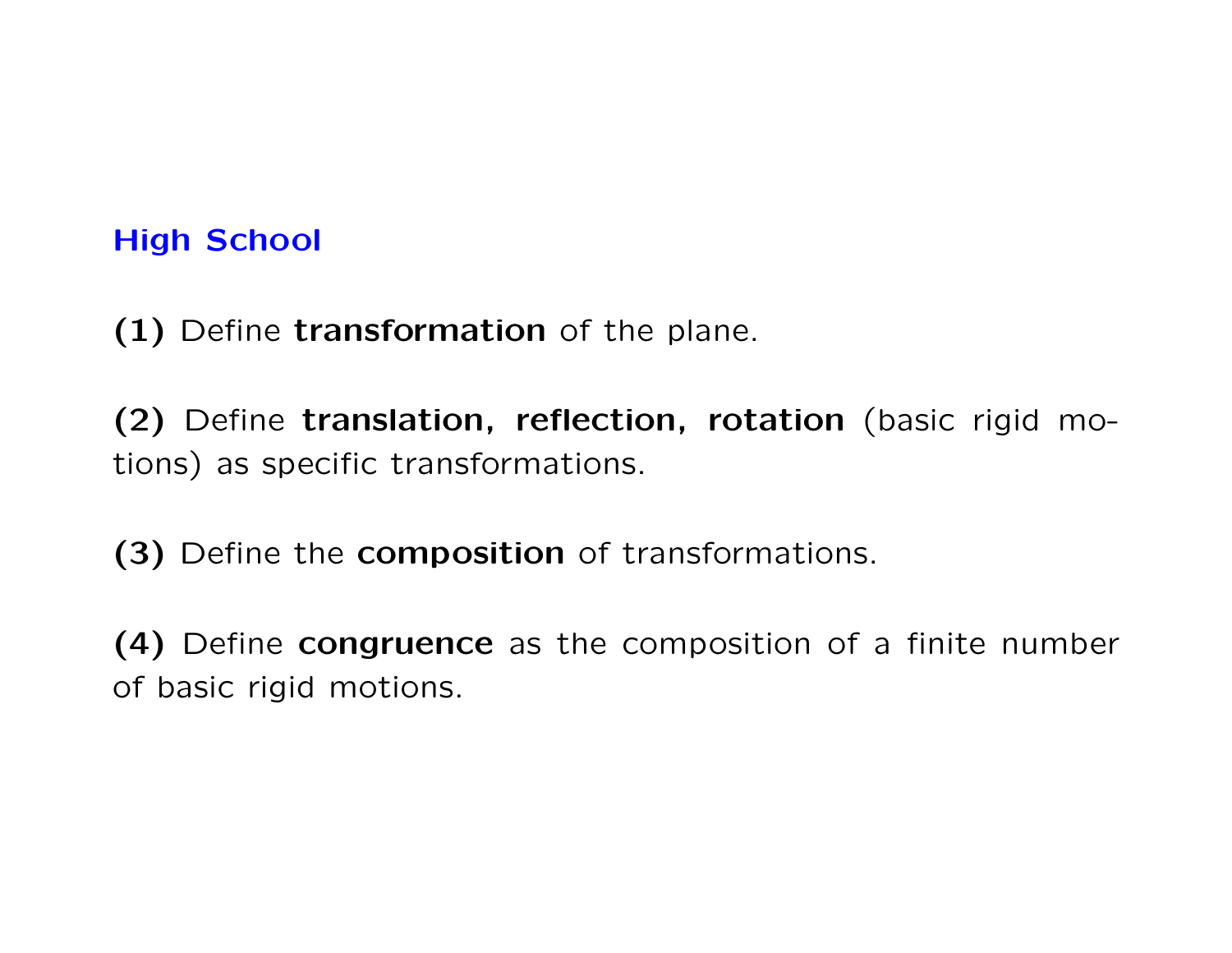(5) Make explicit the *assumption* that basic rigid motions map lines to lines and segments to segments, and are length-preserving and degree-preserving transformations.

(6) Prove ASA, SAS, and SSS as *theorems* about triangles.

The development of plane geometry can essentially proceed as usual at this point.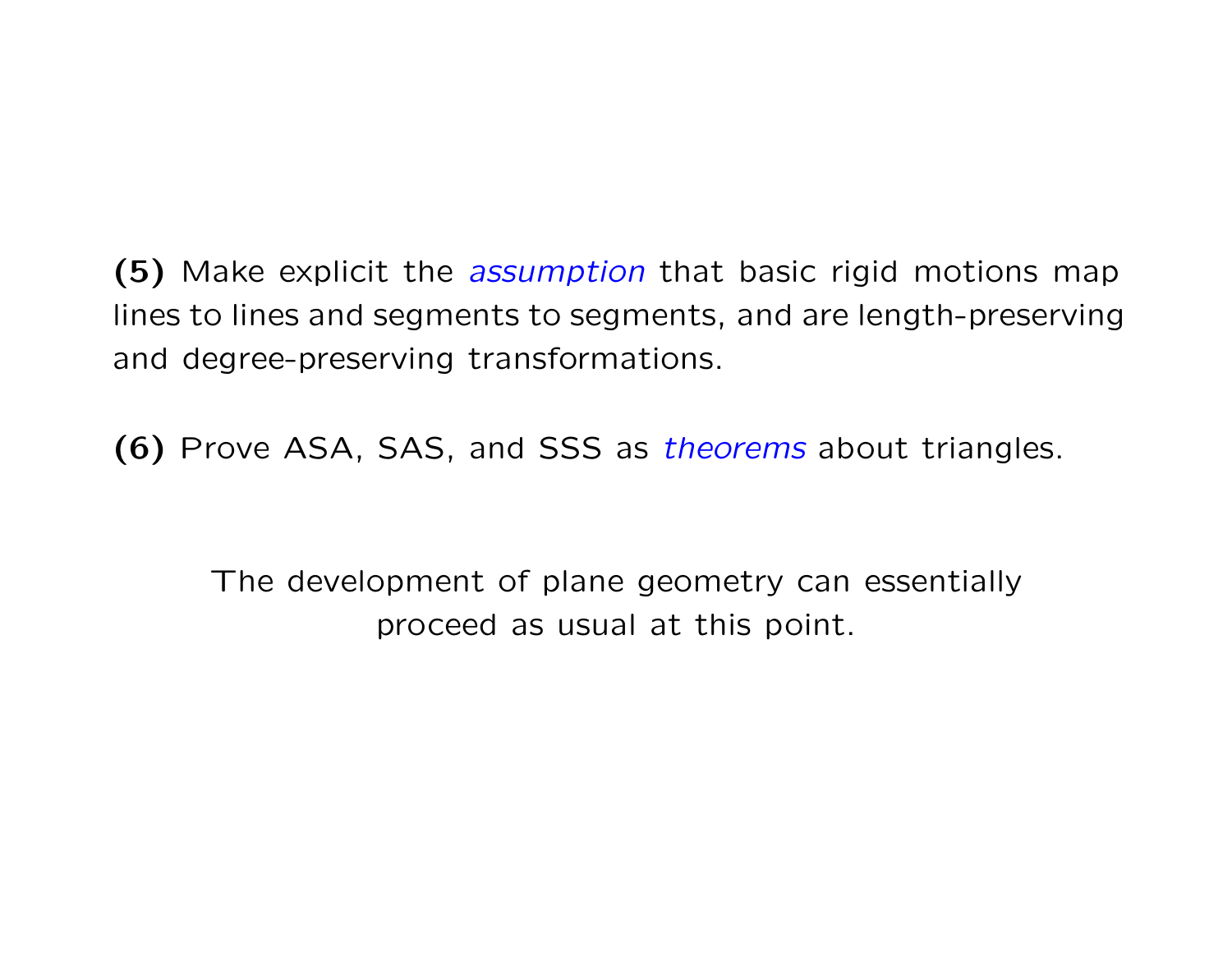CCMS gives students the opportunity to see that, beyond art and nature, congruence serves a serious mathematical purpose, and the ASA, SAS, SSS criteria for triangle congruence are more than rote skills. They are an integral part of the fabric that we call geometry.

More importantly, CCMS lets students see a different view of the Euclidean plane, one that gets at the geometric essence of the plane:

The plane is what it is, precisely because it possesses these three kinds of basic rigid motions.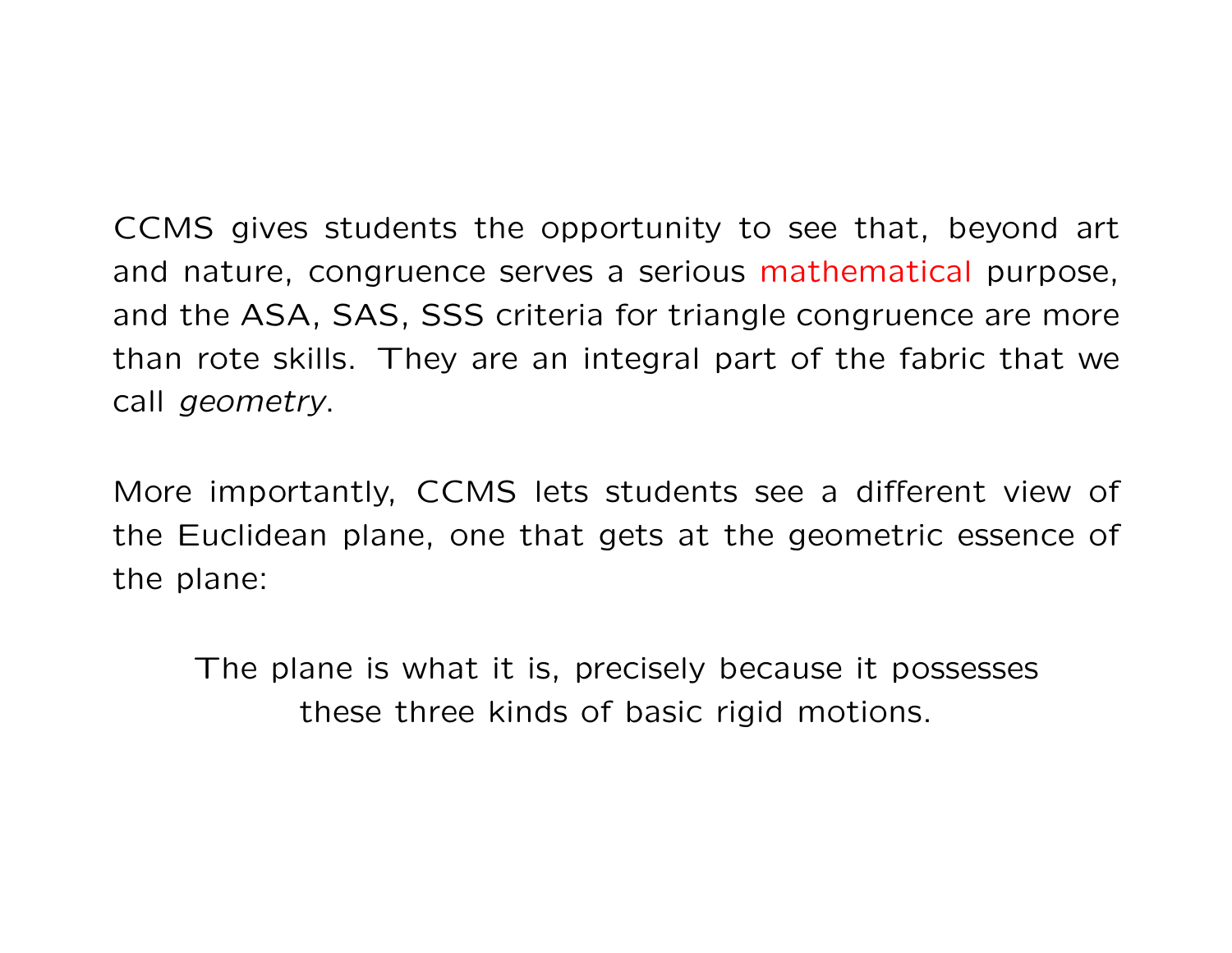CCMS thus tries to make sense of school geometry for students.

It tries to change TSM to SM.

It also exhibits so-called **sense making** in the context of serious mathematics, and not as a slogan:

Sense making has to begin at the most basic level of the curriculum, and should not be a separate headline in mathematics education.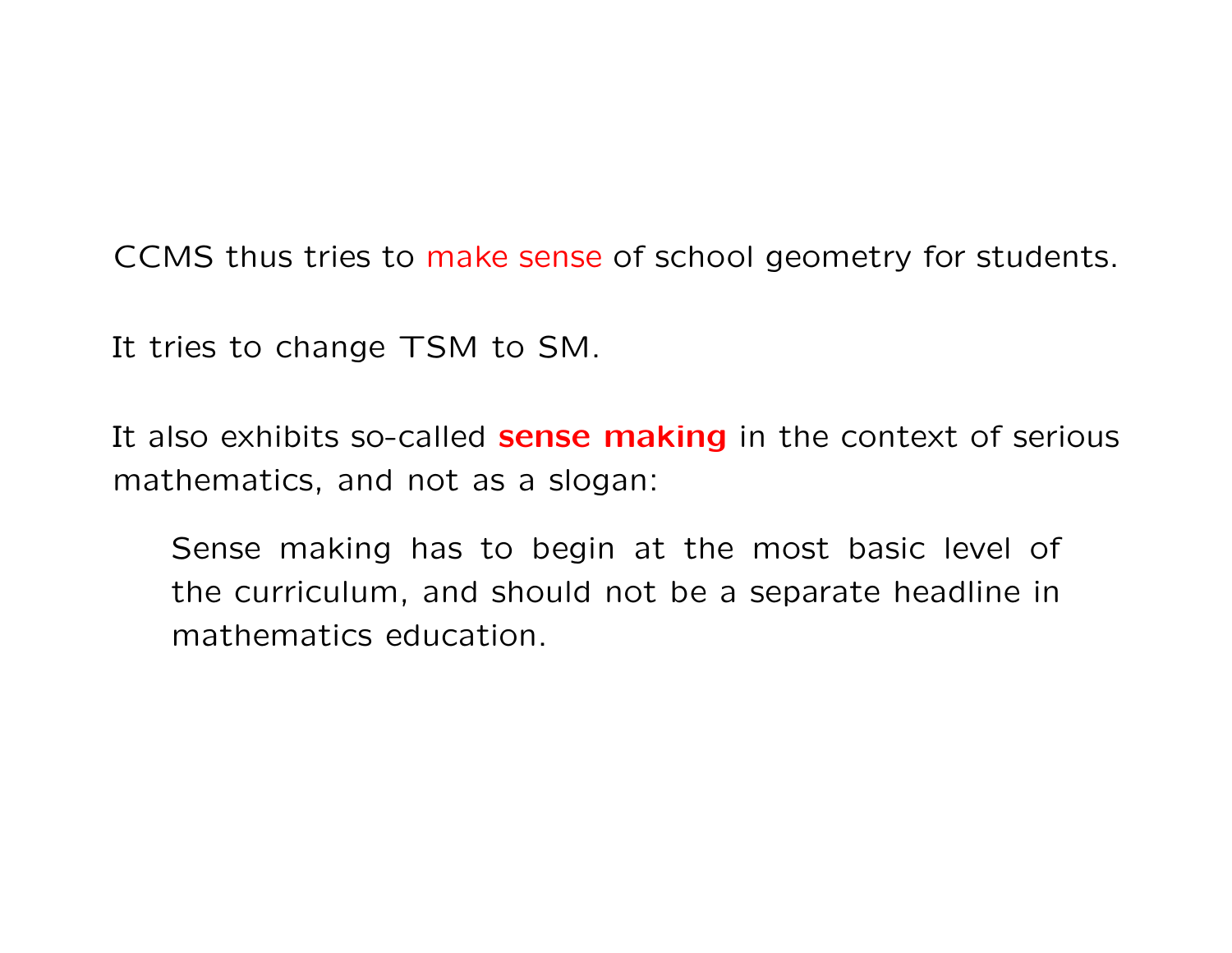The last comment about sense making is very germane to our task at hand:

How can we produce a corps of teachers that understand the core message of CCMS,

make sense of TSM, and

can transform TSM into SM?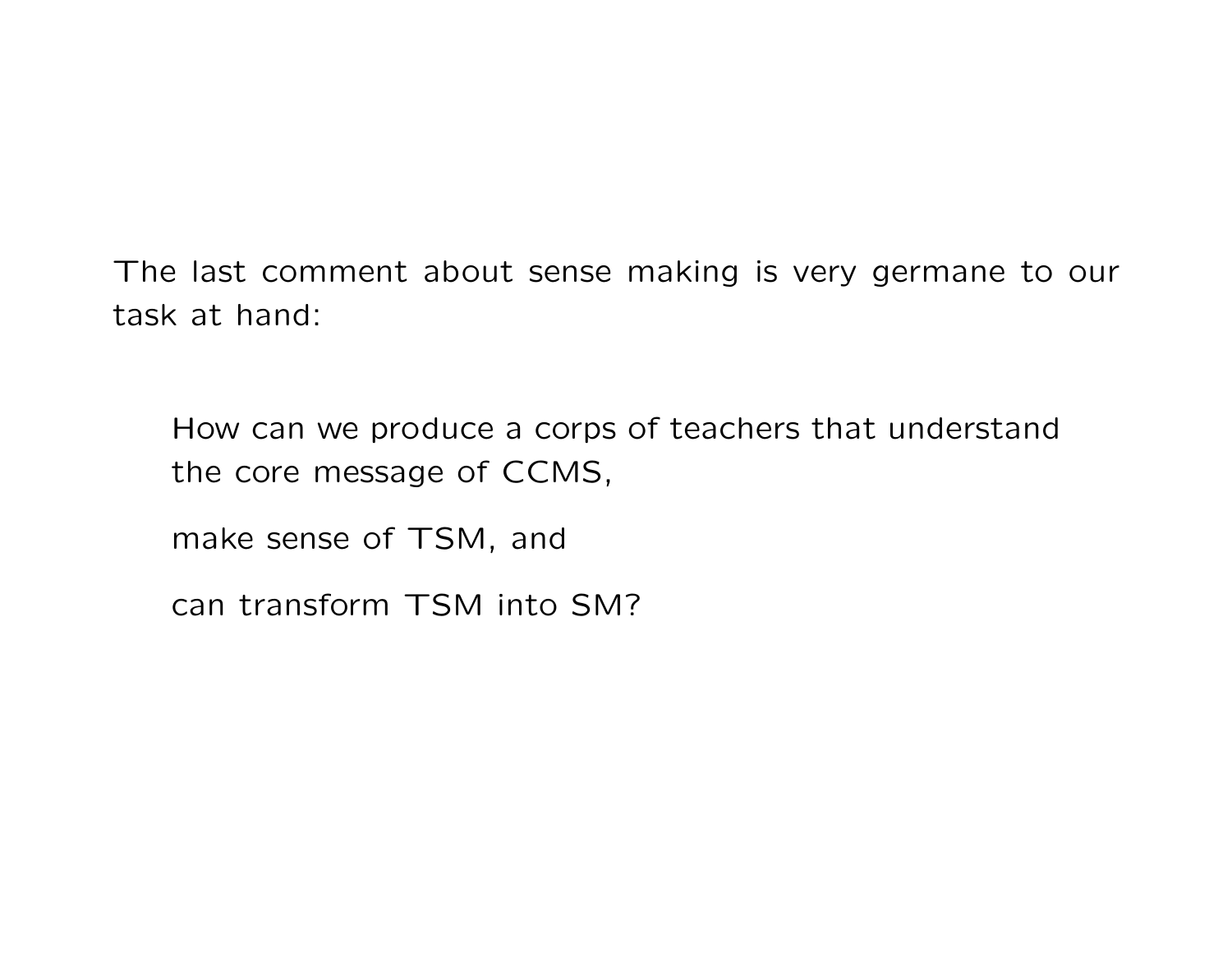## CCSM can say all it wants, but without teachers in the classroom to implement its vision, it is only another document to collect dust on the bookshelf.

Universities—schools of education and mathematics departments in particular—have to be alert to the gaps and irrationalities of TSM and rededicate themselves to teaching SM to their future teachers.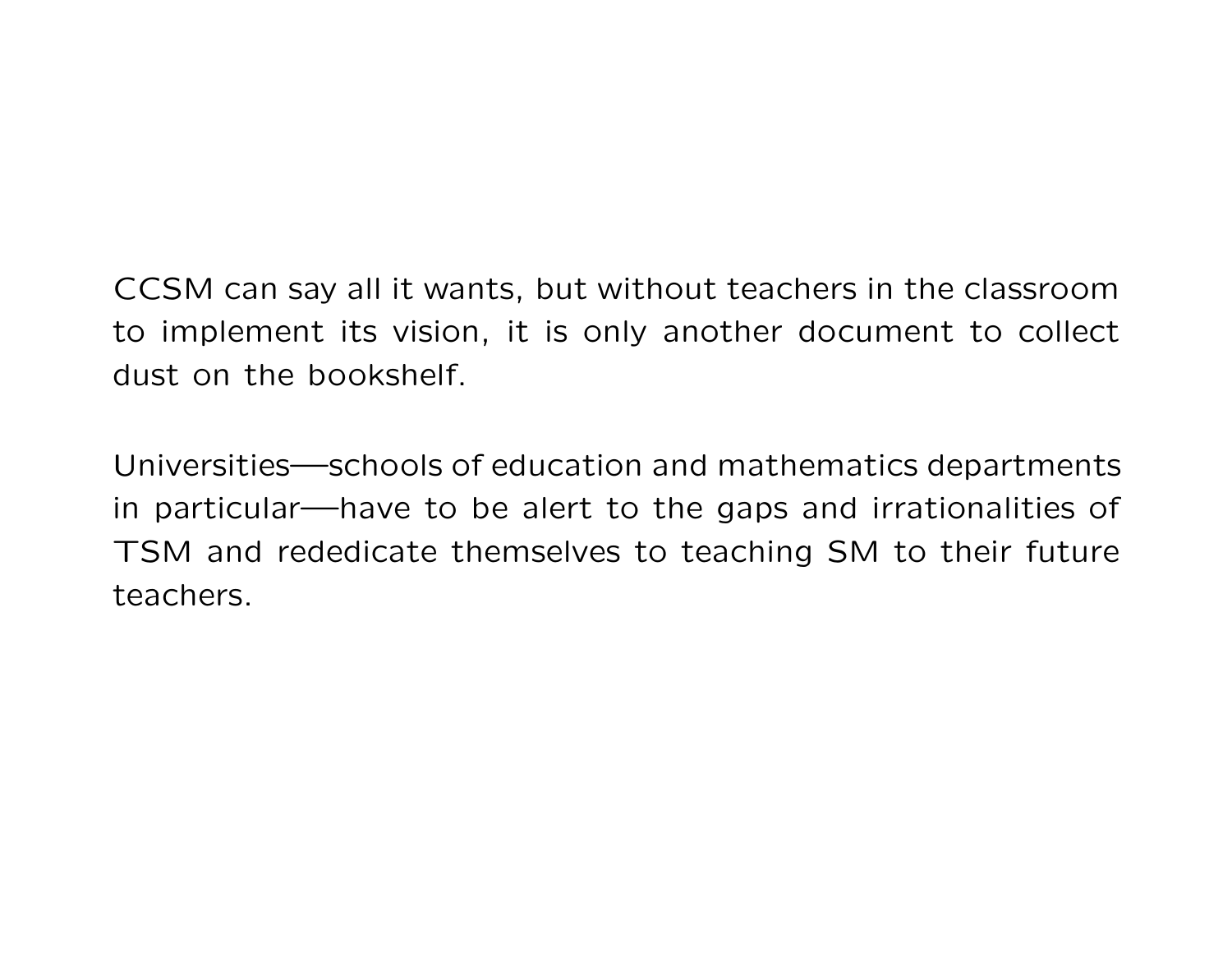Universities have not begun to take the issue of teacher education seriously.

The paradox is this:

- To provide this mathematical knowledge, we need the expertise of research mathematicians.
- Research mathematicians usually do not possess the needed knowledge of schools to get this job done.
- Research universities cannot afford to put the education of math teachers as a top priority.